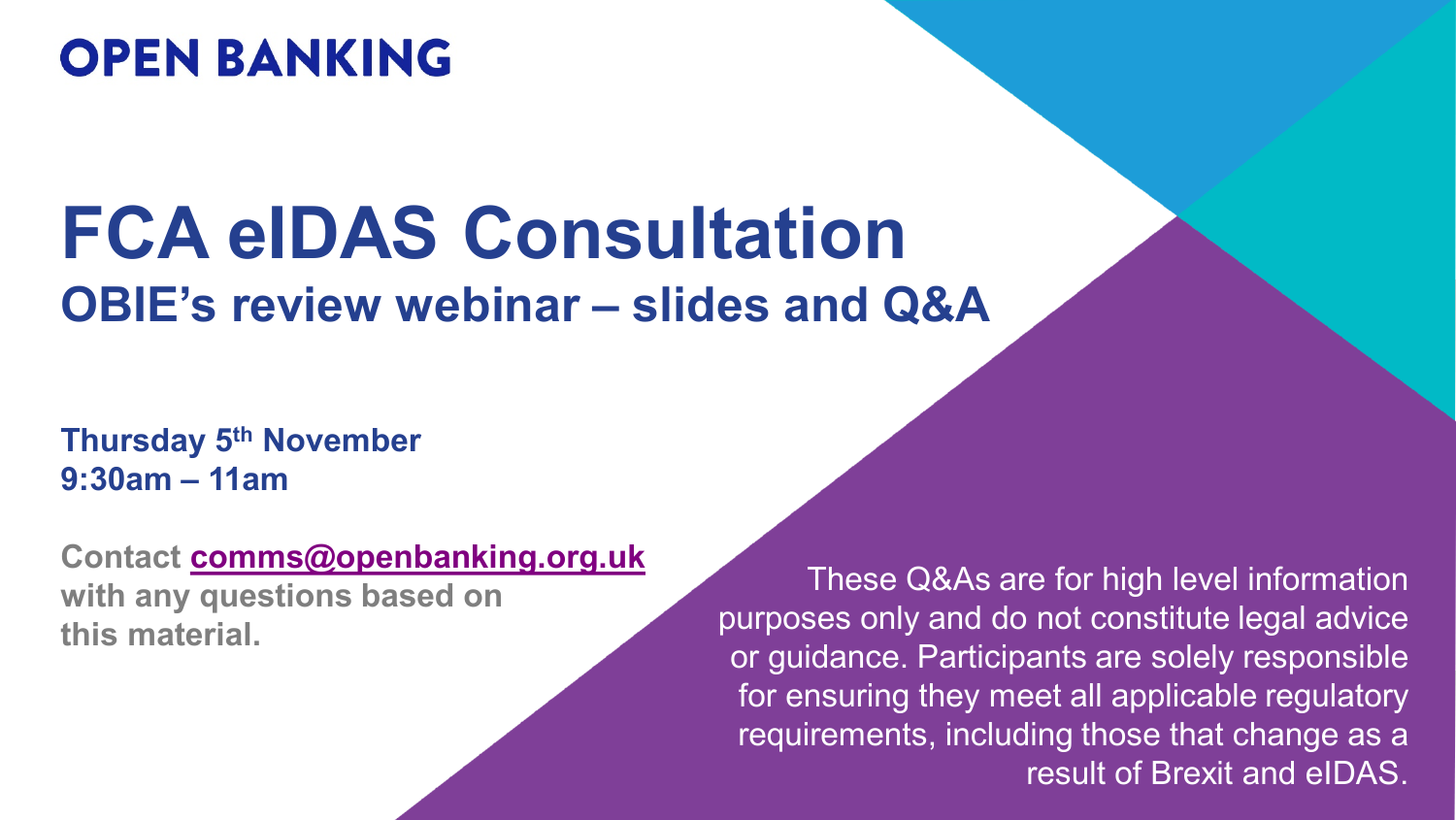## **OPEN BANKING Contents**

- 1. [Summary of the FCA's decision](#page-2-0)
- 2. [Impact on Ecosystem participants \(UK & EU\)](#page-3-0)
- 3. [Minimising disruption to end-users](#page-6-0)
- 4. [Q&A](#page-9-0)
	- [Policy / Extension Period Questions](#page-10-0)
	- [Impact on UK-registered TPPs](#page-13-0)
	- [Impact on UK-registered ASPSPs](#page-18-0)
	- [Impact on EU-registered ASPSPs](#page-23-0)
	- [Impacts on non-OBIE Directory ASPSPs](#page-26-0)
	- [Technical Certificate Questions](#page-27-0)

**Click the links to navigate to each section**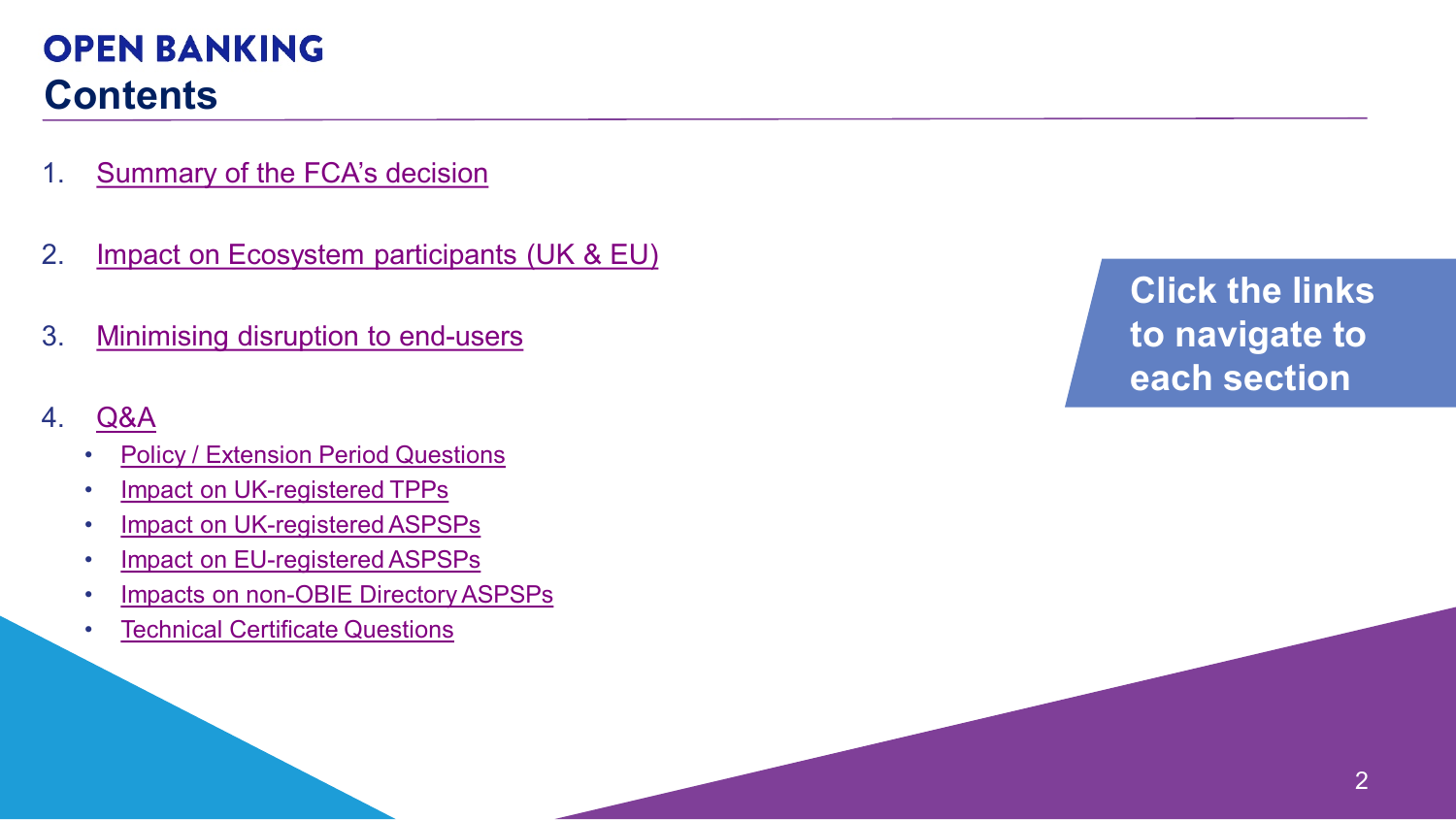## <span id="page-2-0"></span>**OPEN BANKING Summary of the FCA's Decision**

[Read the FCA's statement and supporting documentation here.](https://www.fca.org.uk/news/statements/fca-announces-changes-open-banking-identification-requirements) 

#### **Context from the EBA:**

- *"UK…PSD2 eIDAS certificates …will be revoked"*
- FCA proposal published on 4<sup>th</sup> September, responses by 5<sup>th</sup> **October**



• Our focus: minimise disruption to ecosystem (users and participants), by allowing alternative certificates and transition arrangements



#### *Final decision from FCA:*

- Article 34 of Draft UK-RTS amended, requiring ASPSPs to accept eIDAS certificate + one other electronic form of ID issued by an independent 3rd party
- Criteria of this alternative certificate less prescriptive than originally proposed, but Firm Reference Number (FRN) required
- New transition period to end June 2021, allowing certificates not meeting these criteria to be accepted if obtained from an API programme provider (subject to validation of a compliant certificate)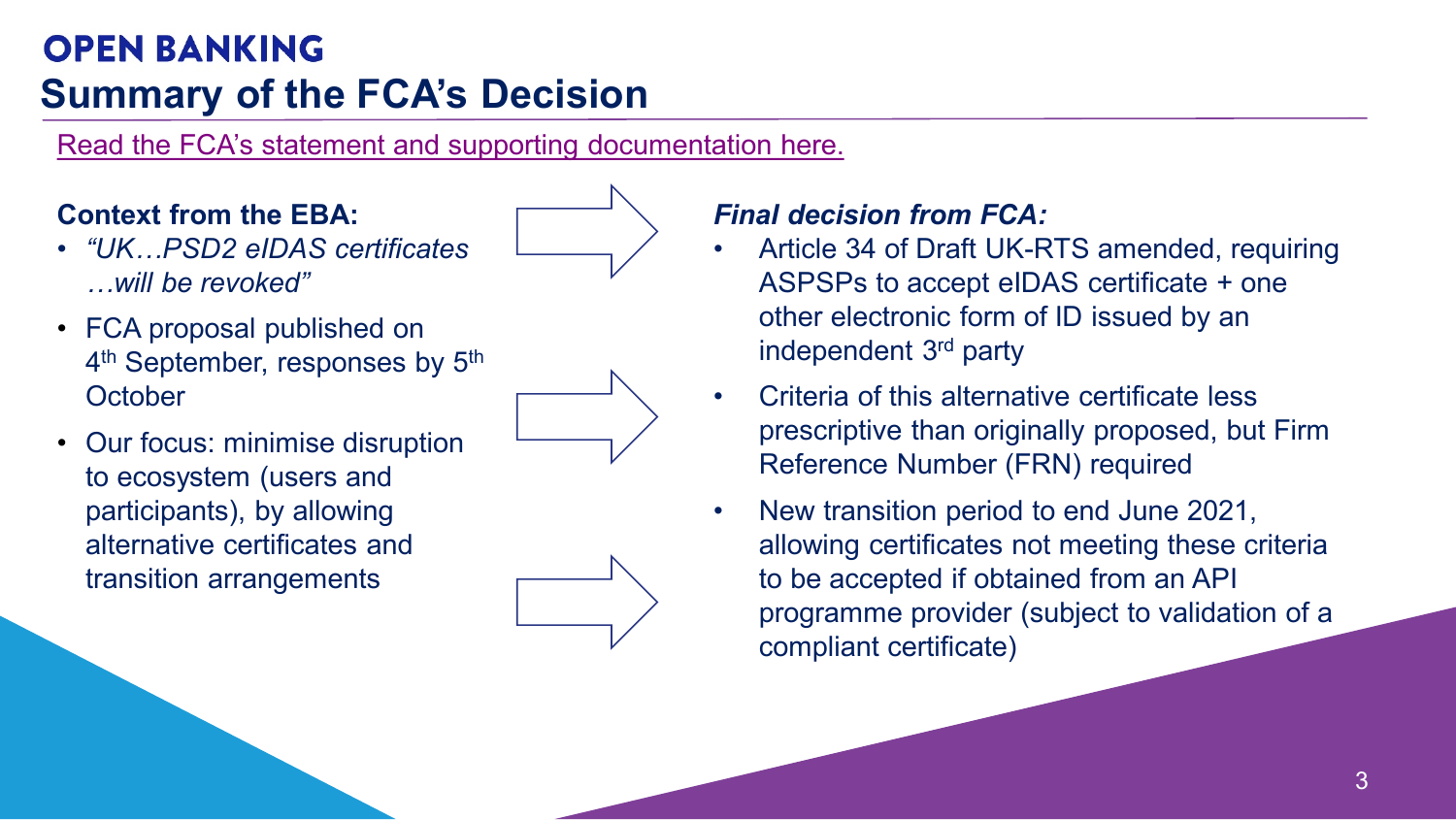#### <span id="page-3-0"></span>**OPEN BANKING Impact on TPP Ecosystem Participants**

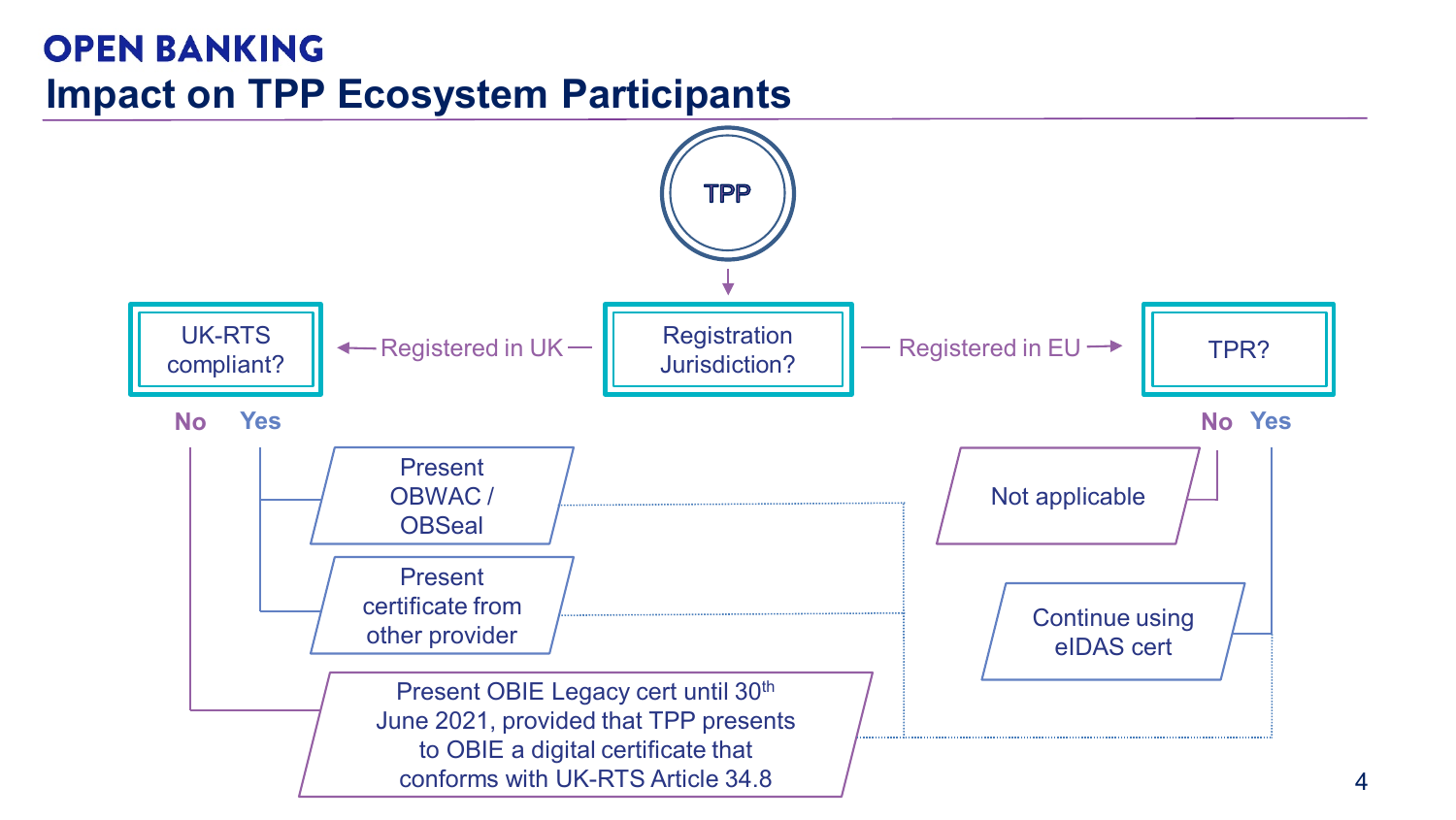#### **TPPs**

- Firms should begin preparing alternatives to eIDAS certificates. OBWAC and OBSealC certificates are valid from 1<sup>st</sup> January 2021 and will remain valid beyond the 30<sup>th</sup> June 2021 extension cut-off date. OBIE Legacy certificates will not be valid for PSD2 access beyond this cut-off date.
- We advise firms to access these alternatives as soon as possible to begin testing with ASPSPs

#### **ASPSPs**

- From 1<sup>st</sup> January 2021 UK-registered ASPSPs will need to begin accepting both eIDAS and one other alternative certificate type.
- Where those ASPSPs are enrolled in the OBIE directory, the appropriate certificates would be OBWACs and OBSealCs – not OBIE Legacy certificates
- ASPSPs should have a migration path in place to avoid PSUs having to authenticate outside of the existing 90-day cycle, and communicate with TPPs via the Transparency Calendar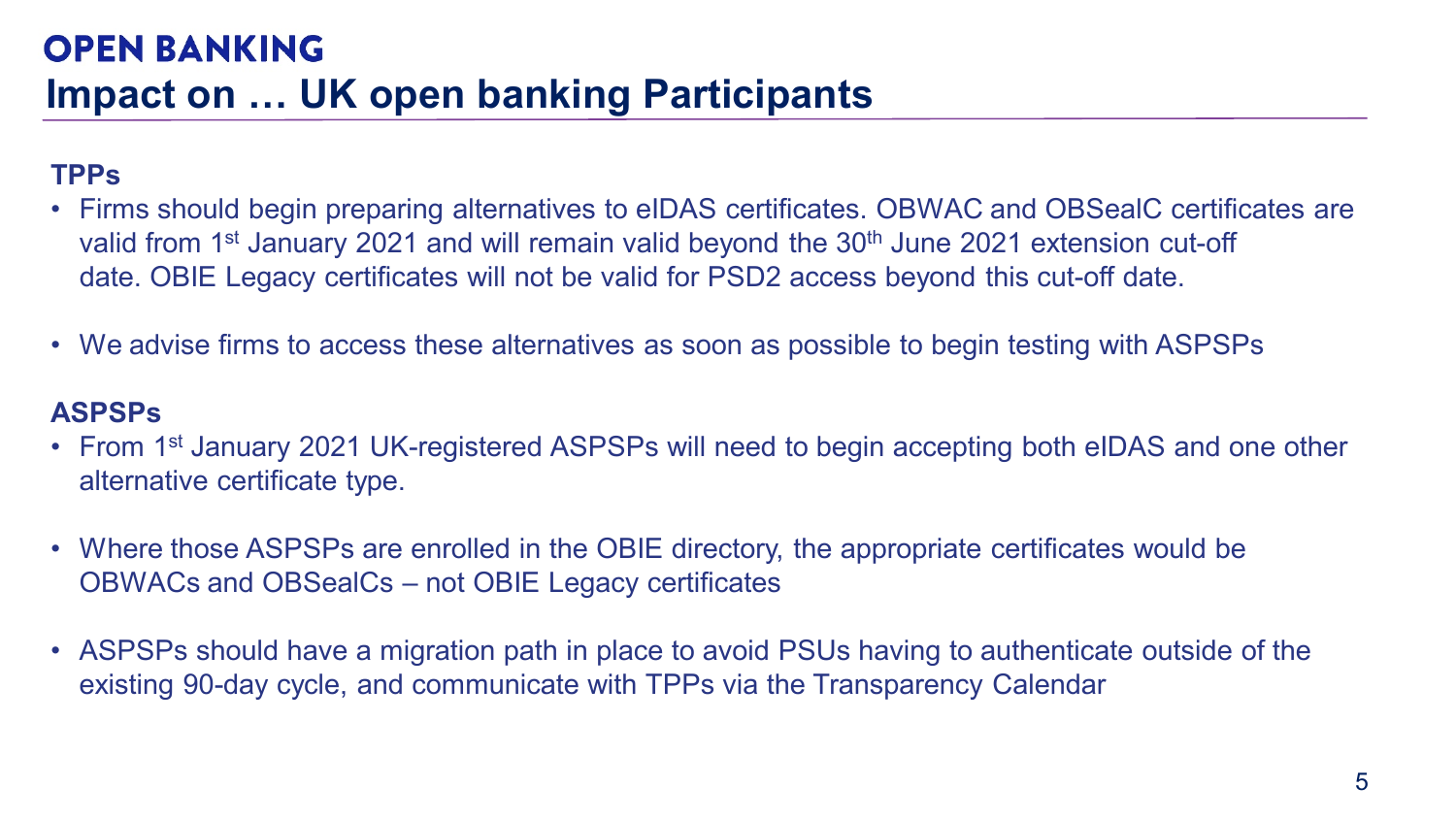#### **TPPs**

• Firms who are trading in the UK under the Temporary Permissions Regime can continue using an eIDAS certificate – but there is nothing to stop them from using appropriate alternative certificates

#### **ASPSPs**

• EU-registered ASPSPs can continue to use the OBIE directory – or other appropriate service – to validate the certificate and/or regulatory status of TPPs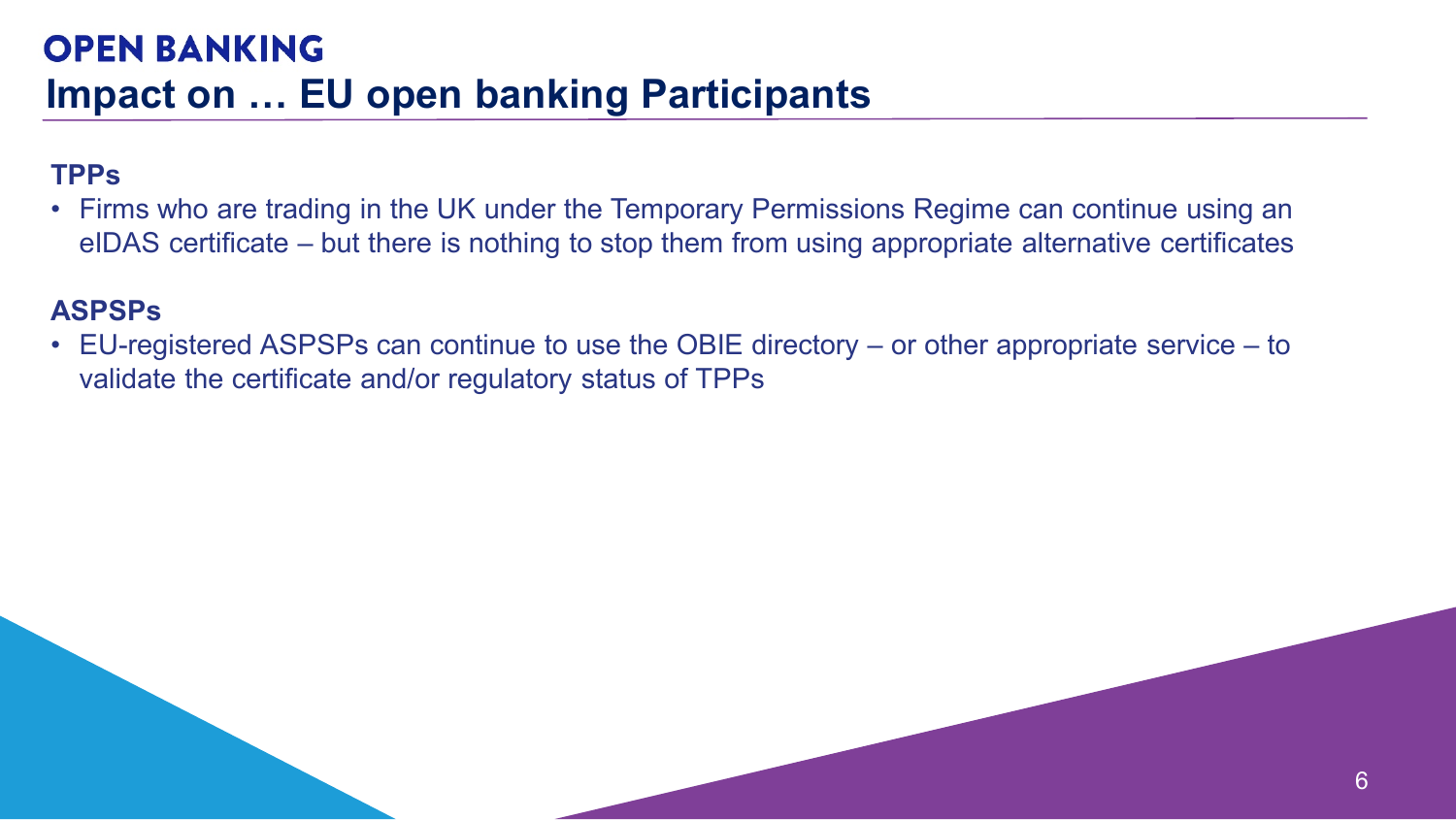#### <span id="page-6-0"></span>**OPEN BANKING Minimising disruption to end-users**

- OBIE's priority throughout the rest of 2020 and the extension period until June 30<sup>th</sup> 2021 is to minimise disruption – both to ecosystem participants and to the people and businesses that use open bankingenabled applications and services
- To support as smooth a transition as possible, OBIE is encouraging ASPSPs to ensure that their published details on the [Transparency Calendar](https://openbanking.atlassian.net/wiki/spaces/AD/pages/1135346433/Transparency+Calendar) (a public, open Confluence page run by UK Finance and FDATA for all open banking participants, not restricted to OBIE participants) are up to date
- We will also work with TPPs to support their own migration projects and enable clarity into the transition approach and status of their respective ASPSP counterparts
- Firms who are enrolled on the OBIE Sandbox or Production directories should contact their IES Team representative or the OBIE Service Desk with any questions or queries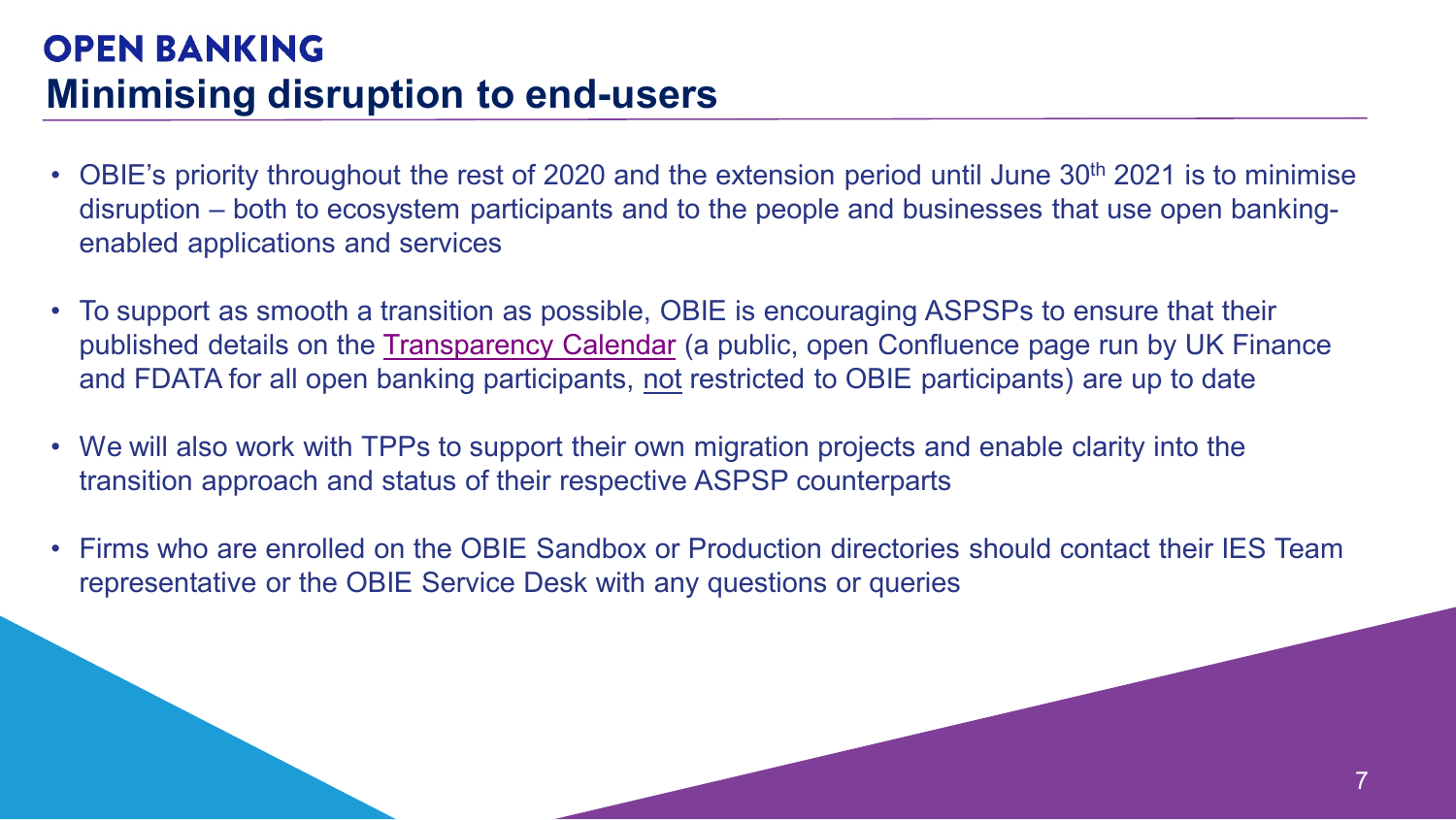#### **OPEN BANKING**

#### **Minimising Disruption – Transparency Calendar**

| <b>DENBANKING</b>                | Home Recent $\vee$ Spaces $\vee$ People $\vee$ Apps $\vee$<br>Create                                                                                                                                                                                          |                                                                                                                                                                                                                                                                       |                                                            | Q Search    |  |  |  |  |  |  |  |
|----------------------------------|---------------------------------------------------------------------------------------------------------------------------------------------------------------------------------------------------------------------------------------------------------------|-----------------------------------------------------------------------------------------------------------------------------------------------------------------------------------------------------------------------------------------------------------------------|------------------------------------------------------------|-------------|--|--|--|--|--|--|--|
| OB<br><b>ASPSP Documentation</b> | <b>ASPSP</b> Documentation                                                                                                                                                                                                                                    |                                                                                                                                                                                                                                                                       |                                                            |             |  |  |  |  |  |  |  |
| F.<br>Overview                   | Transparency Calendar                                                                                                                                                                                                                                         |                                                                                                                                                                                                                                                                       |                                                            |             |  |  |  |  |  |  |  |
| Space Settings                   | Created by Adam Pretiove (Unlicensed)<br>$+2$<br>Last updated Oct 19, 2020 by Praveen Ponnumony                                                                                                                                                               |                                                                                                                                                                                                                                                                       |                                                            |             |  |  |  |  |  |  |  |
| <b>SPACE SHORTCUTS</b>           |                                                                                                                                                                                                                                                               |                                                                                                                                                                                                                                                                       |                                                            |             |  |  |  |  |  |  |  |
| Confluence Directory             |                                                                                                                                                                                                                                                               |                                                                                                                                                                                                                                                                       |                                                            |             |  |  |  |  |  |  |  |
| <b>4</b> OB Service Desk         |                                                                                                                                                                                                                                                               | UK<br><b>FINANCE</b>                                                                                                                                                                                                                                                  |                                                            |             |  |  |  |  |  |  |  |
| <b>【</b> Website                 |                                                                                                                                                                                                                                                               |                                                                                                                                                                                                                                                                       | <b>Financial Data and</b><br><b>Technology Association</b> |             |  |  |  |  |  |  |  |
| PAGES                            |                                                                                                                                                                                                                                                               |                                                                                                                                                                                                                                                                       |                                                            |             |  |  |  |  |  |  |  |
| > ASPSP Implementation Guides    | History                                                                                                                                                                                                                                                       |                                                                                                                                                                                                                                                                       |                                                            |             |  |  |  |  |  |  |  |
| · Space access                   | Version 1                                                                                                                                                                                                                                                     | Version 2                                                                                                                                                                                                                                                             | Version 3                                                  | Version 4   |  |  |  |  |  |  |  |
| Transparency Calendar            | Version 5                                                                                                                                                                                                                                                     | Version 6                                                                                                                                                                                                                                                             | Version 6.1                                                | Version 6.2 |  |  |  |  |  |  |  |
| $\times$ ASPSPs                  | Version 6.3                                                                                                                                                                                                                                                   |                                                                                                                                                                                                                                                                       |                                                            |             |  |  |  |  |  |  |  |
| - ABC INTERNATIONAL              |                                                                                                                                                                                                                                                               |                                                                                                                                                                                                                                                                       |                                                            |             |  |  |  |  |  |  |  |
| • AIB Group (UK) plc             |                                                                                                                                                                                                                                                               | UK Finance, FDATA and the Open Banking Implementation Entity (OBIE) are taking steps to improve the flow of information in the market between ASPSPs, AISPs and PISPs on approaches to secure communication under the PSD2 RTS<br>to secure communication being used. |                                                            |             |  |  |  |  |  |  |  |
| · Alpha FX                       |                                                                                                                                                                                                                                                               |                                                                                                                                                                                                                                                                       |                                                            |             |  |  |  |  |  |  |  |
| · American Express               |                                                                                                                                                                                                                                                               | Completing the form will help demonstrate and enable engagement with newly regulated providers. It will also help smooth the transition for customers of third party providers who were in the market prior to 13 <sup>th</sup> January                               |                                                            |             |  |  |  |  |  |  |  |
| · APS Financial Limited (        | This Transparency Calendar has been set up to facilitate this voluntary flow of information.<br>It is for each institution to determine whether they answer each question or provide the information in this way - although we would encourage them to do so. |                                                                                                                                                                                                                                                                       |                                                            |             |  |  |  |  |  |  |  |
| · Arbuthnot Latham & C           |                                                                                                                                                                                                                                                               | The Regulatory Technical Standards under PSD2 set out how the secure communication between newly regulated providers, including AISPs and PISPs, will take place with payment account providers. It sets the 14 <sup>th</sup> September                               |                                                            |             |  |  |  |  |  |  |  |
| · Archive - Transparency         | available technical specifications for their dedicated interface and provide support and a testing facility by 14 March 2019. The FCA is open to receive exemption requests from the contingency mechanism and has asked for r                                |                                                                                                                                                                                                                                                                       |                                                            |             |  |  |  |  |  |  |  |
| - Bank of Ireland (UK) Plc       |                                                                                                                                                                                                                                                               |                                                                                                                                                                                                                                                                       |                                                            |             |  |  |  |  |  |  |  |
|                                  | Below is are 5 'Summary Views' of the information held within the ASPSP's Transparency Calendars. These include 'Contact Details', 'Major Milestones', 'Key Implementations', 'Technical Details', and 'Method of Identificati                                |                                                                                                                                                                                                                                                                       |                                                            |             |  |  |  |  |  |  |  |
| · Barclays Bank UK Plc           |                                                                                                                                                                                                                                                               | These Summary Views only display 'selected' information from the calendars.                                                                                                                                                                                           |                                                            |             |  |  |  |  |  |  |  |
| · BFC Bank Limited               |                                                                                                                                                                                                                                                               | To see all the information held in the calendars then see the Transparency Calendar#Full View sections below or visit the individual ASPSP calendar pages.                                                                                                            |                                                            |             |  |  |  |  |  |  |  |
| · Brown Shipley and Co           | (i) Questionnaire and Q&A                                                                                                                                                                                                                                     |                                                                                                                                                                                                                                                                       |                                                            |             |  |  |  |  |  |  |  |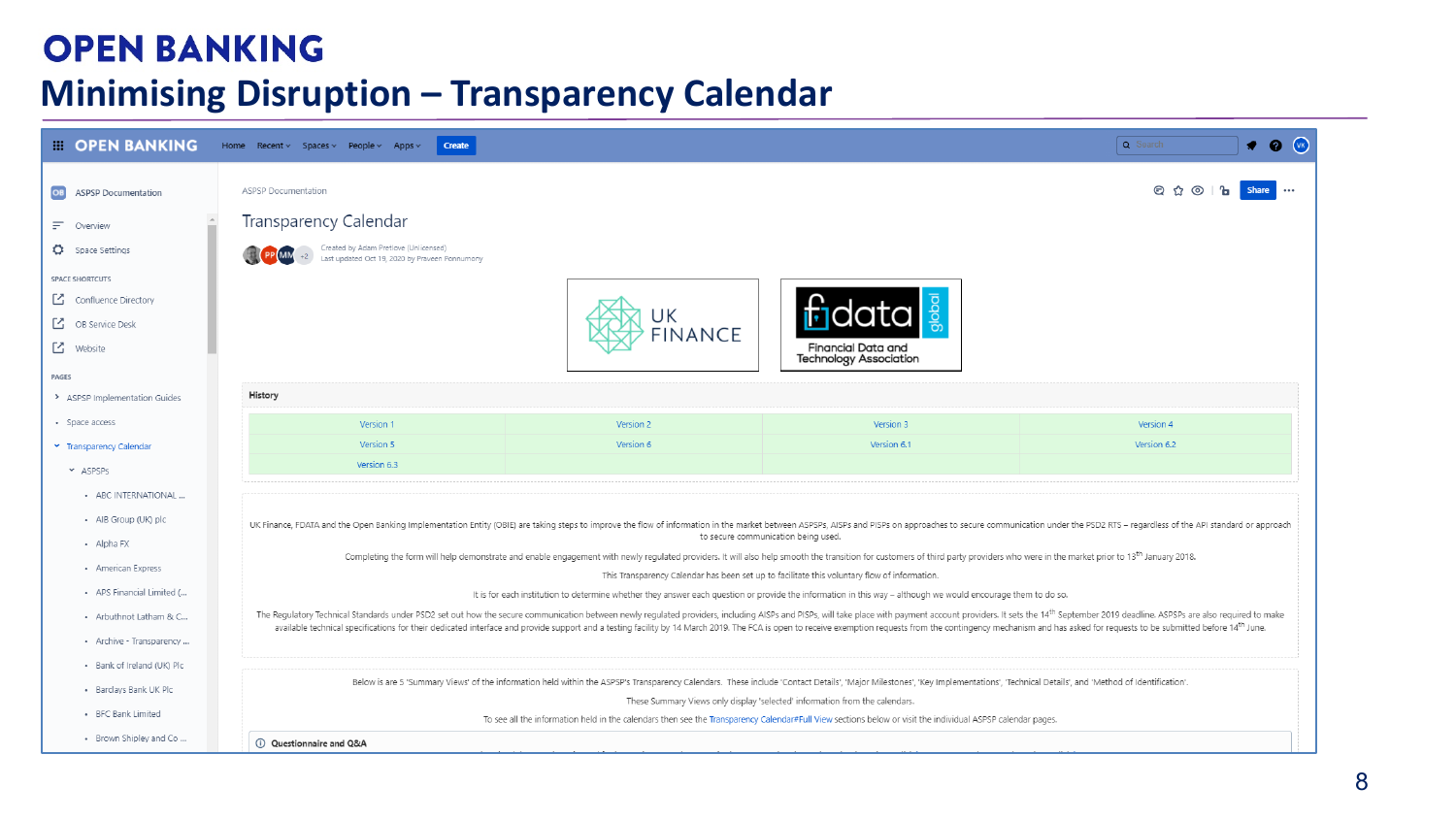#### **OPEN BANKING**

#### **Minimising Disruption – Transparency Calendar**

| OB<br><b>ASPSP Documentation</b><br>$~\vee$ eIDAS<br><b>Current and Future elDAS Implementation</b><br>$=$ Overview<br>Space Settings<br><b>ASPSP</b><br><b>Current Certificates used for</b><br><b>Current Certificates used for</b><br>Directory?<br><b>Production Interface</b><br>Date of Current<br>Date of Future<br>Future<br>Future<br>Future<br>Current<br>elDAS<br>Identification?<br>elDAS<br>Certificates<br><b>Implementation Date?</b><br>Transport?<br>Certificates<br><b>Certificates</b><br>Certificates<br><b>SPACE SHORTCUTS</b><br>Implementation?<br>used for<br>Implementation?<br>used for<br>used for<br>used for<br>Signing?<br>Identification?<br>Signing?<br>Transport?<br>Confluence Directory<br><b>ABC</b><br>MCI<br>2021<br>2021<br>No future update<br><b>4</b> OB Service Desk<br><b>INTERNATIONAL</b><br>currently planned.<br><b>BANK PLC</b><br><b>【</b> Website<br>□ 13 Mar 2019<br>□ 14 Sep 2019<br>2020 O6 Jun 2020<br>N/A - No further<br>N/A - No further<br>N/A - No<br>AIB Group (UK)<br>Open<br>OB Transport + ClientID + Secret<br>OB Transport / OBWAC / QWAC<br>OB Signing /<br>plc<br>Banking<br>OBWAC / OBSEAL/ QWAC<br>OBSEAL / QSEAL<br>further updates<br>updates<br>updates<br>PAGES<br>planned<br>planned<br>planned<br>> ASPSP Implementation Guides<br>Alpha FX<br>■ 30 Aug 2019<br>Open<br>No future update<br>Banking<br>currently planned.<br>· Space access<br>□ 14 Jun 2019<br>American<br>Preta<br>No future update<br>currently planned.<br><b>Express</b><br>Transparency Calendar<br><b>APS Financial</b><br>Open<br>□ 13 Sep 2019<br>No future update<br>$\times$ ASPSPs<br>Limited<br>Banking<br>currently planned.<br>(Cashplus)<br>- ABC INTERNATIONAL<br>@ 06 Jun 2019 - Currently<br>No future update<br>Arbuthnot<br>Open<br>Mar 2020<br>OB Certs, elDAS<br>OB Certs, elDAS, QWAC<br>OBSEAL, elDAS,<br>elDAS QWAC<br>elDAS QSEAL<br>Banking<br>QSEAL<br>currently planned.<br>Latham & Co.,<br>Live Proving (Whitelisting in<br>- AIB Group (UK) plc<br>Limited<br>Place)<br>· Alpha FX<br><b>Bank of Ireland</b><br>□ 17 Jun 2019<br>□ 14 Sep 2019<br>OB Transport + ClientID + Secret<br>OBSEAL<br>No future<br>No future<br>No future<br>Open<br>OBWAC<br>No future update<br>Banking<br>OBWAC<br>(UK) Plc<br>currently planned.<br>update currently<br>update currently<br>update currently<br>· American Express<br>OBSEAL<br>planned.<br>planned.<br>planned.<br>OWAC<br>- APS Financial Limited (<br>OSEAL<br>□ 14 Mar 2019<br><b>Barclays Bank</b><br>Open<br>September 2019<br>OB Transport + ClientID + Secret<br>OB Signing /<br>March 2020<br>OBWAC / QWAC<br>OBWAC / QWAC<br>OBSEAL/<br>OB Transport / OBWAC<br>- Arbuthnot Latham & C<br>OBSEAL<br>UK Plc<br>Banking<br>OBWAC<br>QSEAL<br>· Archive - Transparency<br><b>BFC Bank</b><br><b>TBC</b><br>TBC<br>TBC<br>Open<br>TBC<br>TBC<br><b>TBC</b><br>TBC<br>TBC<br><b>TBC</b><br>Limited<br>Banking<br>- Bank of Ireland (UK) Plc<br>2019 (re-direct<br><b>Brown Shipley</b><br>Preta<br>QWAC<br>QWAC<br>No future update<br>- Barclays Bank UK Plc<br>and Co Limited<br>currently planned.<br>browser to browser)<br>Open<br>No future update<br>C. Hoare & CO.<br>AISP - September 2019<br>- BFC Bank Limited<br>Banking<br>currently planned.<br>· Brown Shipley and Co<br>OBIE non eIDAS-like certificates<br>OBIE non eIDAS-like certificates<br>OBIE QWAC-like<br>OBIE QSEAL-like<br>Capital One<br>Open<br>□ 13 Sep 2019<br>N/A<br>OBIE non elDAS-<br>□ 10 Mar 2020<br>elDAS QWAC<br>(Europe) PLC<br>Banking<br>like certificates<br>certificates<br>certificates<br>certificates | <b>DEN BANKING</b>                |  | Home Recent > Spaces > People > Apps > |  | Create |  |  |  |  |  |  | Q Search | ◆ ● (× |  |
|------------------------------------------------------------------------------------------------------------------------------------------------------------------------------------------------------------------------------------------------------------------------------------------------------------------------------------------------------------------------------------------------------------------------------------------------------------------------------------------------------------------------------------------------------------------------------------------------------------------------------------------------------------------------------------------------------------------------------------------------------------------------------------------------------------------------------------------------------------------------------------------------------------------------------------------------------------------------------------------------------------------------------------------------------------------------------------------------------------------------------------------------------------------------------------------------------------------------------------------------------------------------------------------------------------------------------------------------------------------------------------------------------------------------------------------------------------------------------------------------------------------------------------------------------------------------------------------------------------------------------------------------------------------------------------------------------------------------------------------------------------------------------------------------------------------------------------------------------------------------------------------------------------------------------------------------------------------------------------------------------------------------------------------------------------------------------------------------------------------------------------------------------------------------------------------------------------------------------------------------------------------------------------------------------------------------------------------------------------------------------------------------------------------------------------------------------------------------------------------------------------------------------------------------------------------------------------------------------------------------------------------------------------------------------------------------------------------------------------------------------------------------------------------------------------------------------------------------------------------------------------------------------------------------------------------------------------------------------------------------------------------------------------------------------------------------------------------------------------------------------------------------------------------------------------------------------------------------------------------------------------------------------------------------------------------------------------------------------------------------------------------------------------------------------------------------------------------------------------------------------------------------------------------------------------------------------------------------------------------------------------|-----------------------------------|--|----------------------------------------|--|--------|--|--|--|--|--|--|----------|--------|--|
|                                                                                                                                                                                                                                                                                                                                                                                                                                                                                                                                                                                                                                                                                                                                                                                                                                                                                                                                                                                                                                                                                                                                                                                                                                                                                                                                                                                                                                                                                                                                                                                                                                                                                                                                                                                                                                                                                                                                                                                                                                                                                                                                                                                                                                                                                                                                                                                                                                                                                                                                                                                                                                                                                                                                                                                                                                                                                                                                                                                                                                                                                                                                                                                                                                                                                                                                                                                                                                                                                                                                                                                                                                    |                                   |  |                                        |  |        |  |  |  |  |  |  |          |        |  |
|                                                                                                                                                                                                                                                                                                                                                                                                                                                                                                                                                                                                                                                                                                                                                                                                                                                                                                                                                                                                                                                                                                                                                                                                                                                                                                                                                                                                                                                                                                                                                                                                                                                                                                                                                                                                                                                                                                                                                                                                                                                                                                                                                                                                                                                                                                                                                                                                                                                                                                                                                                                                                                                                                                                                                                                                                                                                                                                                                                                                                                                                                                                                                                                                                                                                                                                                                                                                                                                                                                                                                                                                                                    |                                   |  |                                        |  |        |  |  |  |  |  |  |          |        |  |
|                                                                                                                                                                                                                                                                                                                                                                                                                                                                                                                                                                                                                                                                                                                                                                                                                                                                                                                                                                                                                                                                                                                                                                                                                                                                                                                                                                                                                                                                                                                                                                                                                                                                                                                                                                                                                                                                                                                                                                                                                                                                                                                                                                                                                                                                                                                                                                                                                                                                                                                                                                                                                                                                                                                                                                                                                                                                                                                                                                                                                                                                                                                                                                                                                                                                                                                                                                                                                                                                                                                                                                                                                                    |                                   |  |                                        |  |        |  |  |  |  |  |  |          |        |  |
|                                                                                                                                                                                                                                                                                                                                                                                                                                                                                                                                                                                                                                                                                                                                                                                                                                                                                                                                                                                                                                                                                                                                                                                                                                                                                                                                                                                                                                                                                                                                                                                                                                                                                                                                                                                                                                                                                                                                                                                                                                                                                                                                                                                                                                                                                                                                                                                                                                                                                                                                                                                                                                                                                                                                                                                                                                                                                                                                                                                                                                                                                                                                                                                                                                                                                                                                                                                                                                                                                                                                                                                                                                    |                                   |  |                                        |  |        |  |  |  |  |  |  |          |        |  |
|                                                                                                                                                                                                                                                                                                                                                                                                                                                                                                                                                                                                                                                                                                                                                                                                                                                                                                                                                                                                                                                                                                                                                                                                                                                                                                                                                                                                                                                                                                                                                                                                                                                                                                                                                                                                                                                                                                                                                                                                                                                                                                                                                                                                                                                                                                                                                                                                                                                                                                                                                                                                                                                                                                                                                                                                                                                                                                                                                                                                                                                                                                                                                                                                                                                                                                                                                                                                                                                                                                                                                                                                                                    |                                   |  |                                        |  |        |  |  |  |  |  |  |          |        |  |
|                                                                                                                                                                                                                                                                                                                                                                                                                                                                                                                                                                                                                                                                                                                                                                                                                                                                                                                                                                                                                                                                                                                                                                                                                                                                                                                                                                                                                                                                                                                                                                                                                                                                                                                                                                                                                                                                                                                                                                                                                                                                                                                                                                                                                                                                                                                                                                                                                                                                                                                                                                                                                                                                                                                                                                                                                                                                                                                                                                                                                                                                                                                                                                                                                                                                                                                                                                                                                                                                                                                                                                                                                                    |                                   |  |                                        |  |        |  |  |  |  |  |  |          |        |  |
|                                                                                                                                                                                                                                                                                                                                                                                                                                                                                                                                                                                                                                                                                                                                                                                                                                                                                                                                                                                                                                                                                                                                                                                                                                                                                                                                                                                                                                                                                                                                                                                                                                                                                                                                                                                                                                                                                                                                                                                                                                                                                                                                                                                                                                                                                                                                                                                                                                                                                                                                                                                                                                                                                                                                                                                                                                                                                                                                                                                                                                                                                                                                                                                                                                                                                                                                                                                                                                                                                                                                                                                                                                    |                                   |  |                                        |  |        |  |  |  |  |  |  |          |        |  |
|                                                                                                                                                                                                                                                                                                                                                                                                                                                                                                                                                                                                                                                                                                                                                                                                                                                                                                                                                                                                                                                                                                                                                                                                                                                                                                                                                                                                                                                                                                                                                                                                                                                                                                                                                                                                                                                                                                                                                                                                                                                                                                                                                                                                                                                                                                                                                                                                                                                                                                                                                                                                                                                                                                                                                                                                                                                                                                                                                                                                                                                                                                                                                                                                                                                                                                                                                                                                                                                                                                                                                                                                                                    |                                   |  |                                        |  |        |  |  |  |  |  |  |          |        |  |
|                                                                                                                                                                                                                                                                                                                                                                                                                                                                                                                                                                                                                                                                                                                                                                                                                                                                                                                                                                                                                                                                                                                                                                                                                                                                                                                                                                                                                                                                                                                                                                                                                                                                                                                                                                                                                                                                                                                                                                                                                                                                                                                                                                                                                                                                                                                                                                                                                                                                                                                                                                                                                                                                                                                                                                                                                                                                                                                                                                                                                                                                                                                                                                                                                                                                                                                                                                                                                                                                                                                                                                                                                                    |                                   |  |                                        |  |        |  |  |  |  |  |  |          |        |  |
|                                                                                                                                                                                                                                                                                                                                                                                                                                                                                                                                                                                                                                                                                                                                                                                                                                                                                                                                                                                                                                                                                                                                                                                                                                                                                                                                                                                                                                                                                                                                                                                                                                                                                                                                                                                                                                                                                                                                                                                                                                                                                                                                                                                                                                                                                                                                                                                                                                                                                                                                                                                                                                                                                                                                                                                                                                                                                                                                                                                                                                                                                                                                                                                                                                                                                                                                                                                                                                                                                                                                                                                                                                    |                                   |  |                                        |  |        |  |  |  |  |  |  |          |        |  |
|                                                                                                                                                                                                                                                                                                                                                                                                                                                                                                                                                                                                                                                                                                                                                                                                                                                                                                                                                                                                                                                                                                                                                                                                                                                                                                                                                                                                                                                                                                                                                                                                                                                                                                                                                                                                                                                                                                                                                                                                                                                                                                                                                                                                                                                                                                                                                                                                                                                                                                                                                                                                                                                                                                                                                                                                                                                                                                                                                                                                                                                                                                                                                                                                                                                                                                                                                                                                                                                                                                                                                                                                                                    |                                   |  |                                        |  |        |  |  |  |  |  |  |          |        |  |
|                                                                                                                                                                                                                                                                                                                                                                                                                                                                                                                                                                                                                                                                                                                                                                                                                                                                                                                                                                                                                                                                                                                                                                                                                                                                                                                                                                                                                                                                                                                                                                                                                                                                                                                                                                                                                                                                                                                                                                                                                                                                                                                                                                                                                                                                                                                                                                                                                                                                                                                                                                                                                                                                                                                                                                                                                                                                                                                                                                                                                                                                                                                                                                                                                                                                                                                                                                                                                                                                                                                                                                                                                                    |                                   |  |                                        |  |        |  |  |  |  |  |  |          |        |  |
|                                                                                                                                                                                                                                                                                                                                                                                                                                                                                                                                                                                                                                                                                                                                                                                                                                                                                                                                                                                                                                                                                                                                                                                                                                                                                                                                                                                                                                                                                                                                                                                                                                                                                                                                                                                                                                                                                                                                                                                                                                                                                                                                                                                                                                                                                                                                                                                                                                                                                                                                                                                                                                                                                                                                                                                                                                                                                                                                                                                                                                                                                                                                                                                                                                                                                                                                                                                                                                                                                                                                                                                                                                    |                                   |  |                                        |  |        |  |  |  |  |  |  |          |        |  |
|                                                                                                                                                                                                                                                                                                                                                                                                                                                                                                                                                                                                                                                                                                                                                                                                                                                                                                                                                                                                                                                                                                                                                                                                                                                                                                                                                                                                                                                                                                                                                                                                                                                                                                                                                                                                                                                                                                                                                                                                                                                                                                                                                                                                                                                                                                                                                                                                                                                                                                                                                                                                                                                                                                                                                                                                                                                                                                                                                                                                                                                                                                                                                                                                                                                                                                                                                                                                                                                                                                                                                                                                                                    |                                   |  |                                        |  |        |  |  |  |  |  |  |          |        |  |
|                                                                                                                                                                                                                                                                                                                                                                                                                                                                                                                                                                                                                                                                                                                                                                                                                                                                                                                                                                                                                                                                                                                                                                                                                                                                                                                                                                                                                                                                                                                                                                                                                                                                                                                                                                                                                                                                                                                                                                                                                                                                                                                                                                                                                                                                                                                                                                                                                                                                                                                                                                                                                                                                                                                                                                                                                                                                                                                                                                                                                                                                                                                                                                                                                                                                                                                                                                                                                                                                                                                                                                                                                                    |                                   |  |                                        |  |        |  |  |  |  |  |  |          |        |  |
|                                                                                                                                                                                                                                                                                                                                                                                                                                                                                                                                                                                                                                                                                                                                                                                                                                                                                                                                                                                                                                                                                                                                                                                                                                                                                                                                                                                                                                                                                                                                                                                                                                                                                                                                                                                                                                                                                                                                                                                                                                                                                                                                                                                                                                                                                                                                                                                                                                                                                                                                                                                                                                                                                                                                                                                                                                                                                                                                                                                                                                                                                                                                                                                                                                                                                                                                                                                                                                                                                                                                                                                                                                    |                                   |  |                                        |  |        |  |  |  |  |  |  |          |        |  |
|                                                                                                                                                                                                                                                                                                                                                                                                                                                                                                                                                                                                                                                                                                                                                                                                                                                                                                                                                                                                                                                                                                                                                                                                                                                                                                                                                                                                                                                                                                                                                                                                                                                                                                                                                                                                                                                                                                                                                                                                                                                                                                                                                                                                                                                                                                                                                                                                                                                                                                                                                                                                                                                                                                                                                                                                                                                                                                                                                                                                                                                                                                                                                                                                                                                                                                                                                                                                                                                                                                                                                                                                                                    |                                   |  |                                        |  |        |  |  |  |  |  |  |          |        |  |
|                                                                                                                                                                                                                                                                                                                                                                                                                                                                                                                                                                                                                                                                                                                                                                                                                                                                                                                                                                                                                                                                                                                                                                                                                                                                                                                                                                                                                                                                                                                                                                                                                                                                                                                                                                                                                                                                                                                                                                                                                                                                                                                                                                                                                                                                                                                                                                                                                                                                                                                                                                                                                                                                                                                                                                                                                                                                                                                                                                                                                                                                                                                                                                                                                                                                                                                                                                                                                                                                                                                                                                                                                                    |                                   |  |                                        |  |        |  |  |  |  |  |  |          |        |  |
|                                                                                                                                                                                                                                                                                                                                                                                                                                                                                                                                                                                                                                                                                                                                                                                                                                                                                                                                                                                                                                                                                                                                                                                                                                                                                                                                                                                                                                                                                                                                                                                                                                                                                                                                                                                                                                                                                                                                                                                                                                                                                                                                                                                                                                                                                                                                                                                                                                                                                                                                                                                                                                                                                                                                                                                                                                                                                                                                                                                                                                                                                                                                                                                                                                                                                                                                                                                                                                                                                                                                                                                                                                    |                                   |  |                                        |  |        |  |  |  |  |  |  |          |        |  |
|                                                                                                                                                                                                                                                                                                                                                                                                                                                                                                                                                                                                                                                                                                                                                                                                                                                                                                                                                                                                                                                                                                                                                                                                                                                                                                                                                                                                                                                                                                                                                                                                                                                                                                                                                                                                                                                                                                                                                                                                                                                                                                                                                                                                                                                                                                                                                                                                                                                                                                                                                                                                                                                                                                                                                                                                                                                                                                                                                                                                                                                                                                                                                                                                                                                                                                                                                                                                                                                                                                                                                                                                                                    |                                   |  |                                        |  |        |  |  |  |  |  |  |          |        |  |
|                                                                                                                                                                                                                                                                                                                                                                                                                                                                                                                                                                                                                                                                                                                                                                                                                                                                                                                                                                                                                                                                                                                                                                                                                                                                                                                                                                                                                                                                                                                                                                                                                                                                                                                                                                                                                                                                                                                                                                                                                                                                                                                                                                                                                                                                                                                                                                                                                                                                                                                                                                                                                                                                                                                                                                                                                                                                                                                                                                                                                                                                                                                                                                                                                                                                                                                                                                                                                                                                                                                                                                                                                                    |                                   |  |                                        |  |        |  |  |  |  |  |  |          |        |  |
|                                                                                                                                                                                                                                                                                                                                                                                                                                                                                                                                                                                                                                                                                                                                                                                                                                                                                                                                                                                                                                                                                                                                                                                                                                                                                                                                                                                                                                                                                                                                                                                                                                                                                                                                                                                                                                                                                                                                                                                                                                                                                                                                                                                                                                                                                                                                                                                                                                                                                                                                                                                                                                                                                                                                                                                                                                                                                                                                                                                                                                                                                                                                                                                                                                                                                                                                                                                                                                                                                                                                                                                                                                    |                                   |  |                                        |  |        |  |  |  |  |  |  |          |        |  |
|                                                                                                                                                                                                                                                                                                                                                                                                                                                                                                                                                                                                                                                                                                                                                                                                                                                                                                                                                                                                                                                                                                                                                                                                                                                                                                                                                                                                                                                                                                                                                                                                                                                                                                                                                                                                                                                                                                                                                                                                                                                                                                                                                                                                                                                                                                                                                                                                                                                                                                                                                                                                                                                                                                                                                                                                                                                                                                                                                                                                                                                                                                                                                                                                                                                                                                                                                                                                                                                                                                                                                                                                                                    | $\rightarrow$<br>- C. Hoare & CO. |  |                                        |  |        |  |  |  |  |  |  |          |        |  |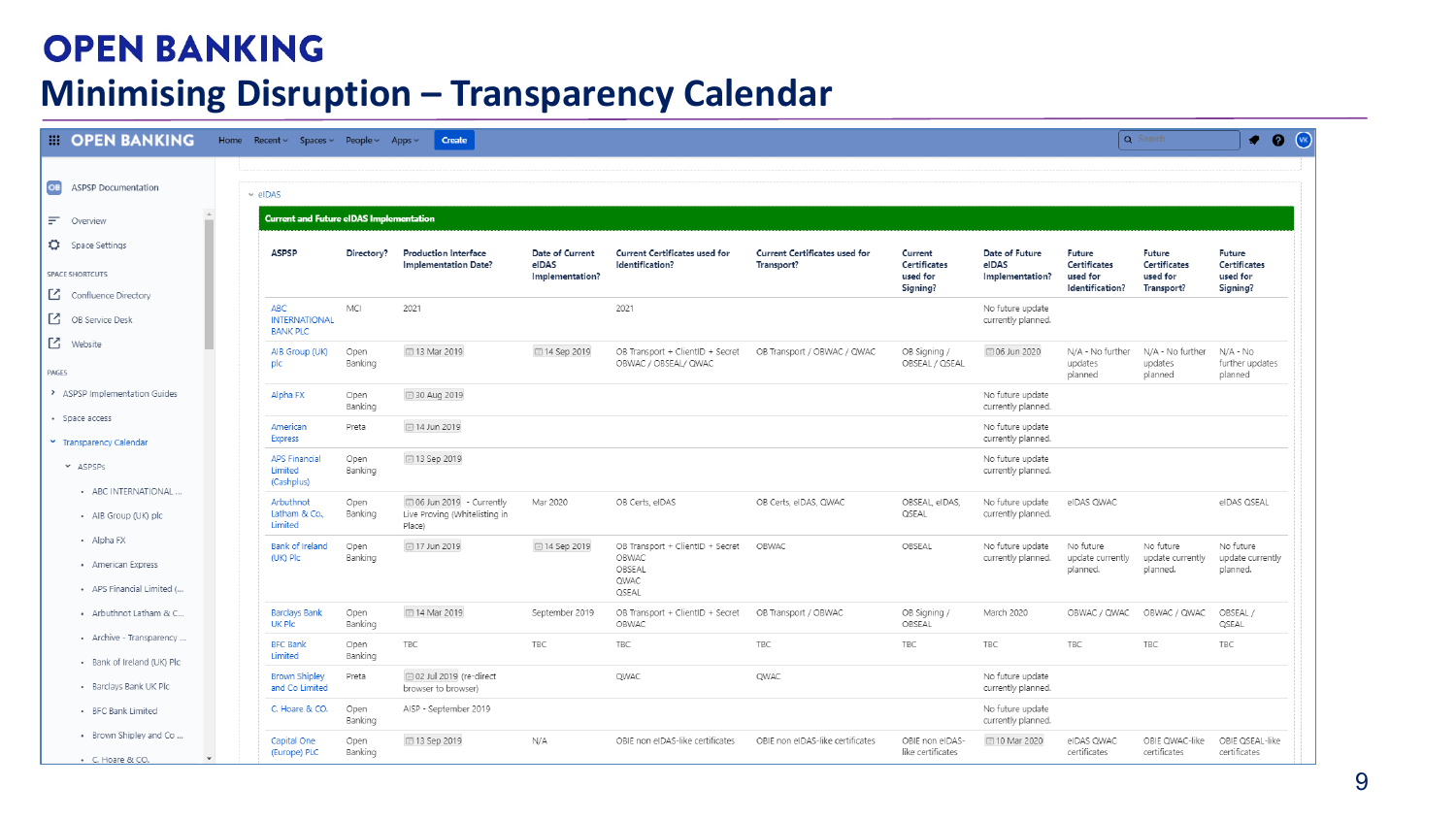<span id="page-9-0"></span>This section of the document provides a 'replay' of the Questions that were raised on the OBIE's consultation webinar on the 5<sup>th</sup> November, as well as answers from the OBIE team.

Please use the navigation below to jump directly to the most relevant section for you.



\*These Q&As are for high level information purposes only and do not constitute legal advice or guidance. Participants are solely responsible for ensuring they meet all applicable regulatory requirements, including those that change as a result of Brexit and eIDAS.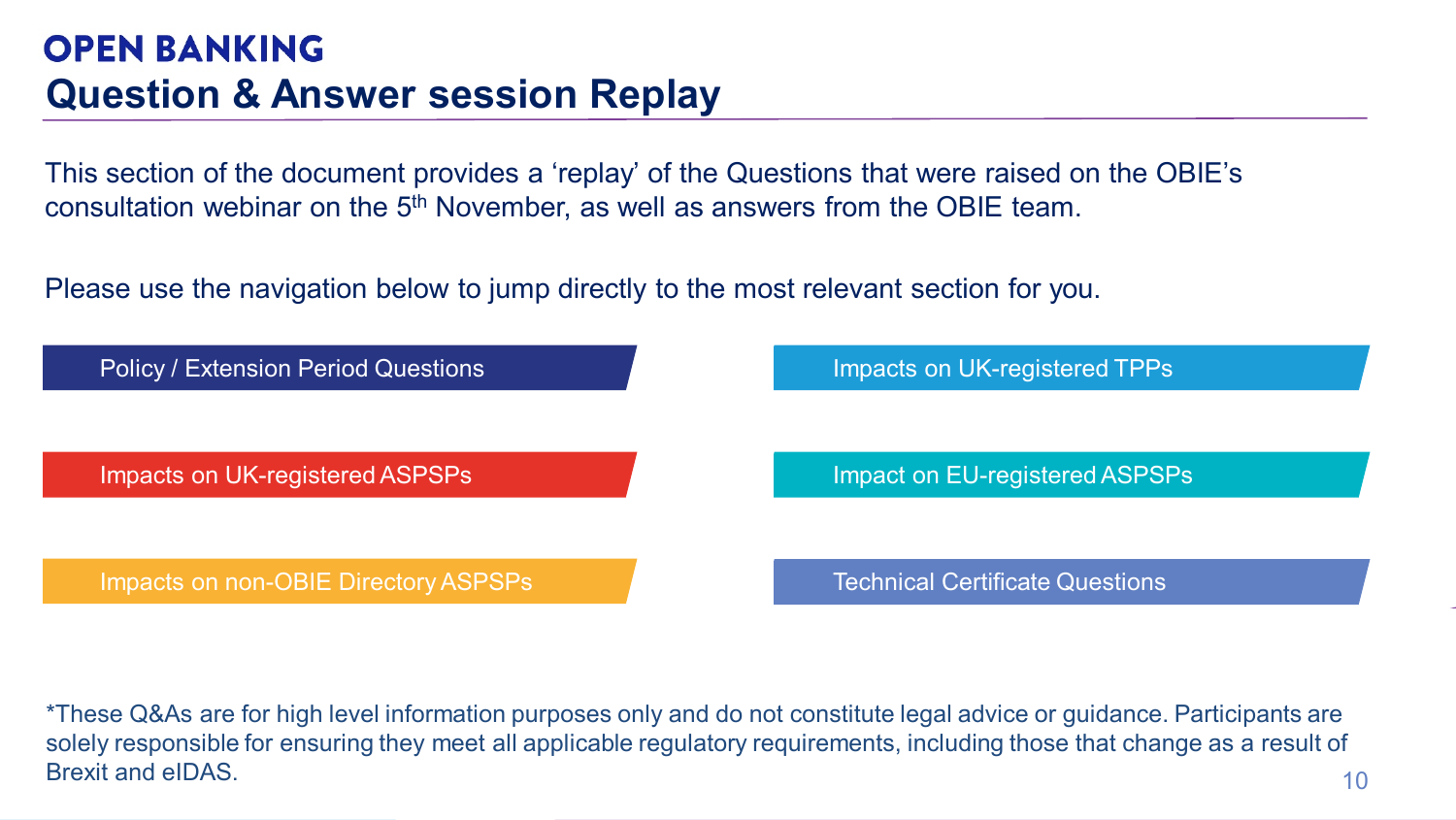# <span id="page-10-0"></span>**Policy / Extension Period Questions Back to be a set of the Back to**

**[Q&A menu](#page-9-0)**

**Question:** To confirm, TPPs using OBIE Legacy certificates must migrate to another certificate form by 30<sup>th</sup> June 2021?

**Answer:** Yes, that is correct.

**Question:** Why has the FCA selected a transitional arrangement ending June 2021, instead of a permanent arrangement. This approach adds burden to TPPs and banks in H1 2021 (after we've all been through Brexit burden) and risks disruption to end-users

**Answer:** The FCA feels that it is important to model their approach in line with Europe at this present state. It is too early to tell whether that position may evolve from a broader policy perspective. The FCA's perspective is intended to ensure that activity that relies on 'equivalence' can continue, via remaining as close as possible to EU rules and principles.

**Question:** Does the FCA consider OBIE to be a Trusted Third Party?

**Answer:** The OBIE is considered by the FCA to be an API Programme.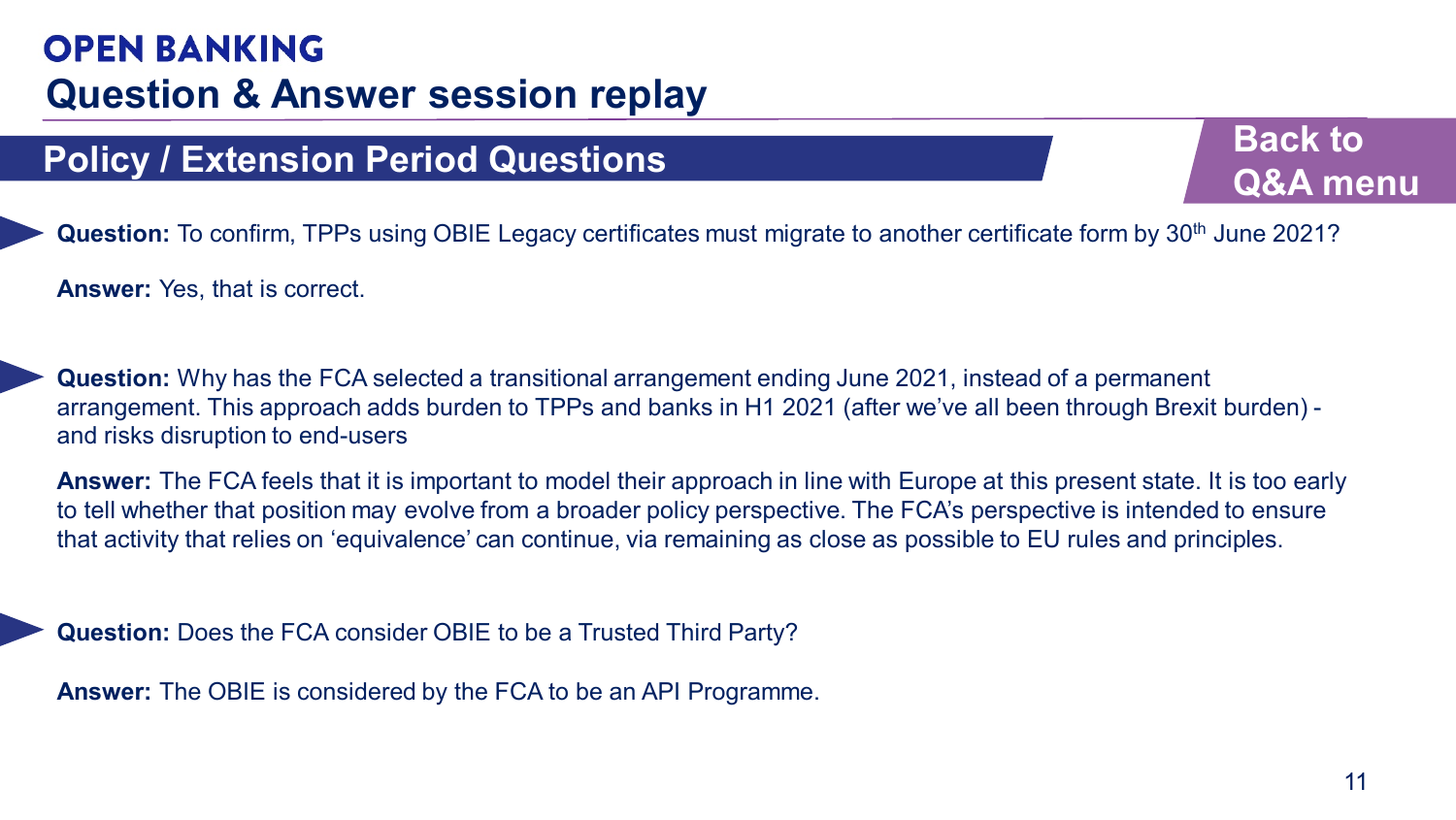# **Policy / Extension Period Questions Back to Back to Back to Back to Back to Back to Back to Back to Back to Back to Back to Back to Back to Back to Back to Back to Back to Back to Back to Back to Back to Back to Back to**

**[Q&A menu](#page-9-0)**

**Question:** Why do the FCA rules go further than PSD2 in requiring banks to check the authorisation of the TPP? Under PSD2, banks were supposed to trust eIDAS certificates (and the issuer) as proof of a TPP's authorisation.

**Answer:** First, it's important to clarify that PSD2 only requires banks to accepts eIDAS certificates as proof of their **identity** – not their authorisation(s).

Secondly, the rules that are in place suggest that ASPSPs should be confident that they have carried out the appropriate checks. How those checks are done, and whether they are outsourced or performed in-house, is a different matter and one that the FCA has not specified. A market exists with multiple providers who enable that to be done for ASPSPs. There exist already within the open banking ecosystem, including instances where firms are using MCIs, where there may not be an automatic check of the certificate and provenance. The FCA's approach is intended to maintain those principles that already apply – rather than introducing new or different steps or processes.

**Question:** Can a TPP hold its new certificate, but still use OBIE Legacy certificates?

Answer: OBIE Legacy certificates should not be accepted for PSD2 purposes after the 30<sup>th</sup> June 2021 but could be used alongside other valid certificates until that date. OBIE Legacy certificates will still be available for non-PSD2 purposes after this date.  $12$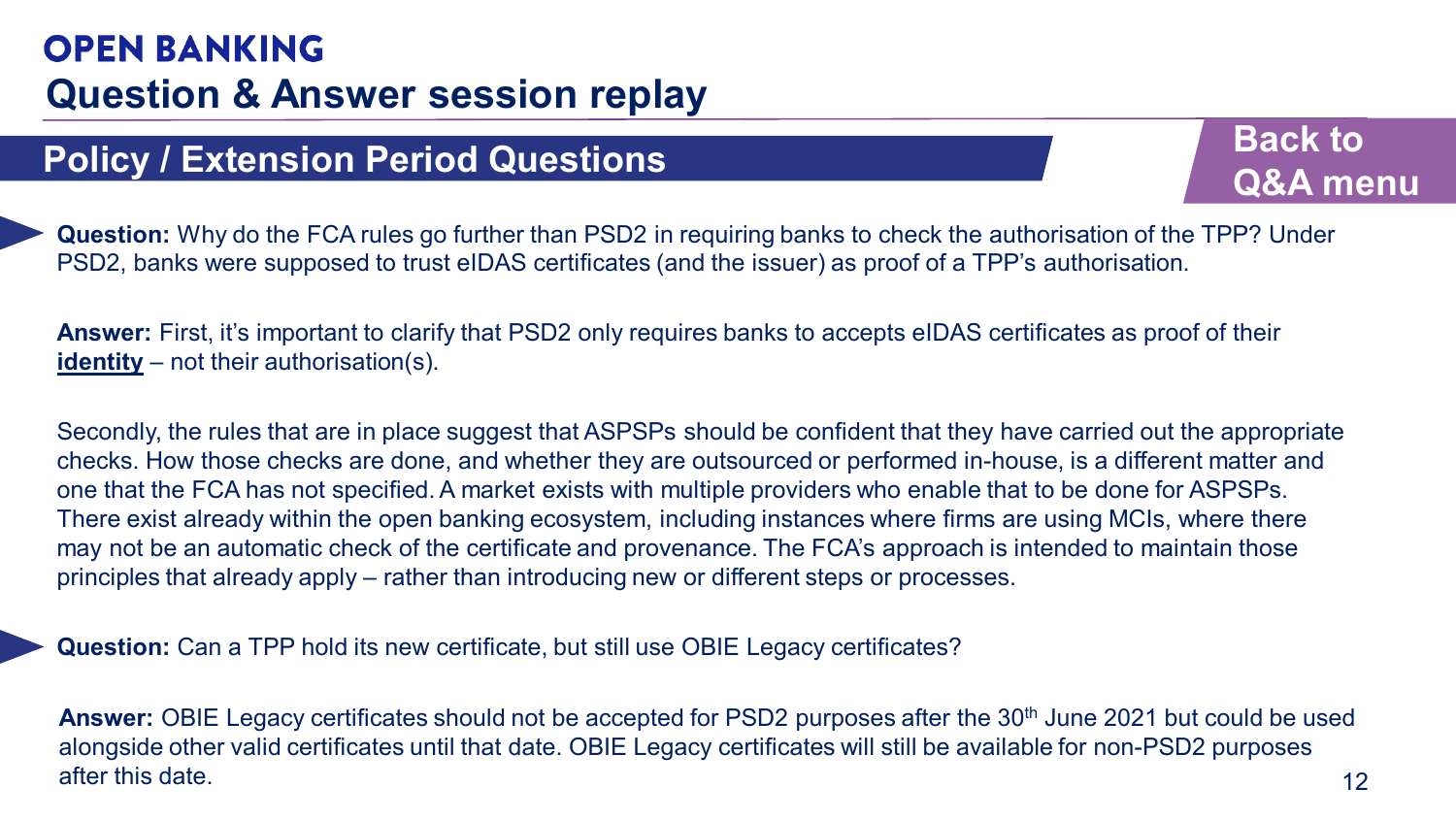# **Policy / Extension Period Questions Back to Back to be a set of the Back to**

**Question:** Will the OBIE's remit be extended into 2021 to support the transition post-Brexit with respect to continued growth of the ecosystem?

**Answer:** The OBIE was set up to deliver the CMA Order and there is work going on to work out how services should be provided once the Order has been implemented.

**Question:** Will these legislative changes be recognised and reflected in the EU RTS?

**Answer:** We do not anticipate any changes to the EU RTS, which will remain in force in the EU. The UK RTS was published by the FCA in draft form some time ago, taking the EU provisions and making minor amends such as changing Euros to Pounds. It took Article 34 as it was, which recognised eIDAS certificates. When the EBA announced that eIDAS certificates would be revoked from UK TPPs, the FCA had to update draft UK RTS Article 34 to ensure that UK TPPs could operate within the UK post-Brexit.

**Question:** Will the UK's ICO have any involvement in this process, given the data implications?

**Answer:** Not to our knowledge.

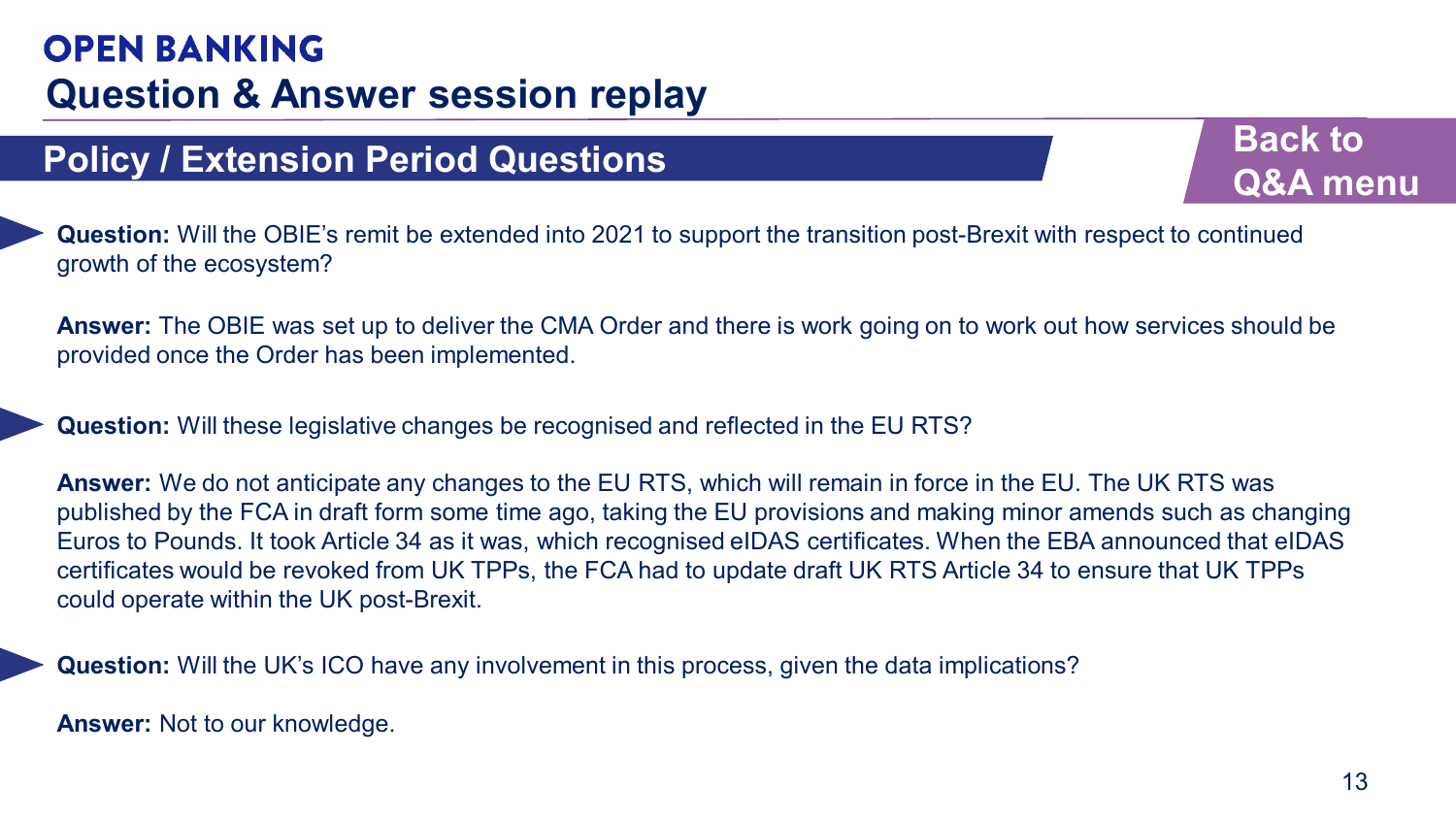## <span id="page-13-0"></span>**Impacts on UK-registered TPPs Back to Back to**



**Question:** What is the expected end user impact from those ASPSPs who do not currently accept OBWACs and OBSealCs certificates?

**Answer:** Consumers may need to re-authenticate when ASPSPs migrate between certificate types. However, this will depend on each ASPSP's specific implementation – the technical Standards support seamless migration. All open banking participants are encouraged to work proactively with us to minimise disruption to end users during this transition. The [Transparency Calendar](https://openbanking.atlassian.net/wiki/spaces/AD/pages/1135346433/Transparency+Calendar) will be a crucial resource in the weeks and months ahead.

**Question:** What are the expected costs of the new certificates? Can UK firms get a discount?

**Answer:** All OBIE-issued certificates are available at no cost to firms who are enrolled in our Directory.

**Question:** If we already hold OBWAC/OBSealCs (from before moving to eIDAS) do we need to re-apply or can we use existing certificates?

**Answer:** Yes you can continue to use those OBWACs and OBSealCs.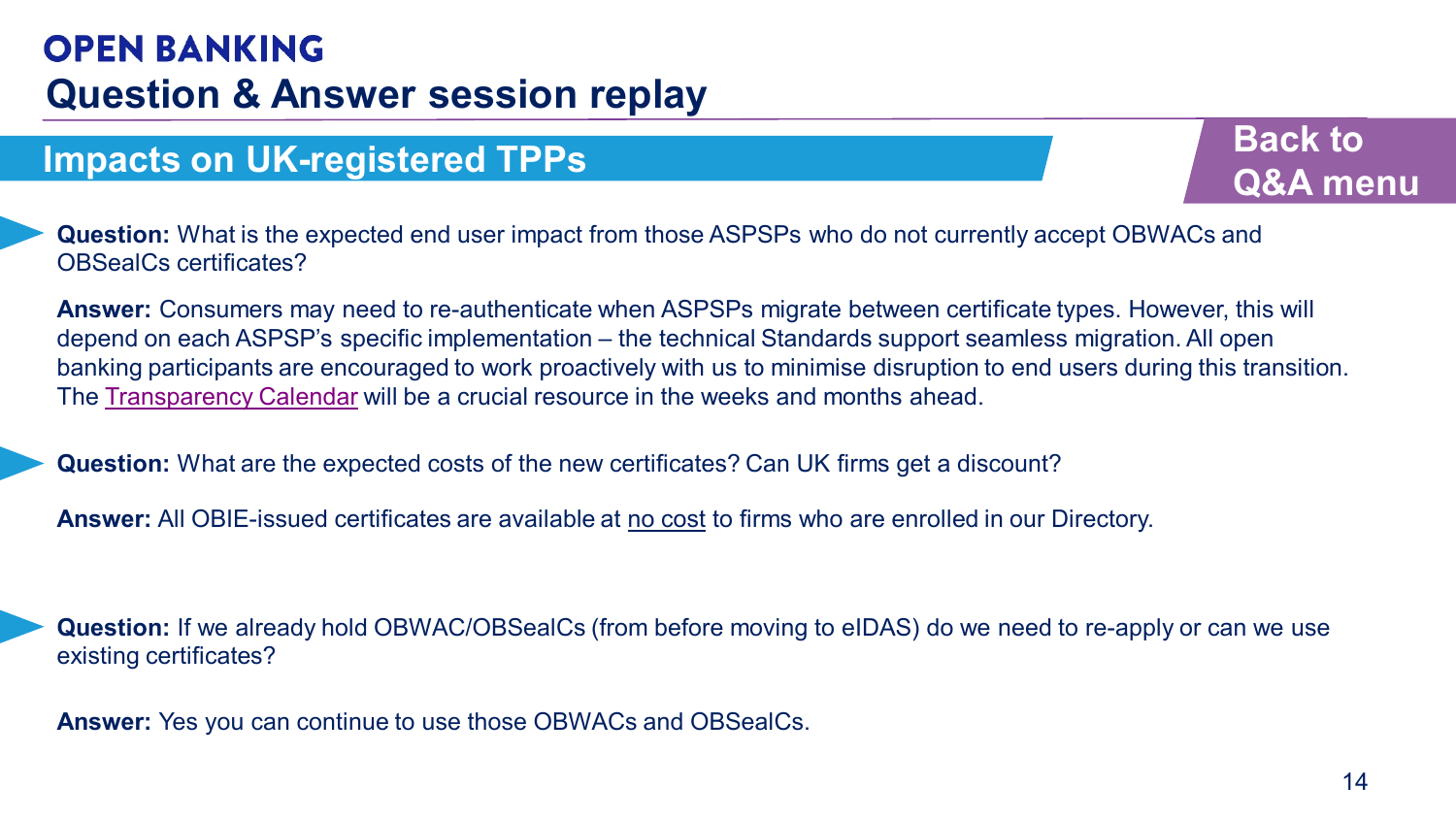## **Impacts on UK-registered TPPs Back to Back to**

**[Q&A menu](#page-9-0)**

**Question:** My firm is new to open banking and have just managed to create OBWACs / OBSealC and access token to begin API development. Should we stop what we are doing now, and wait to see what (if any) changes may come into the Directory Sandbox as a result of the new certificate requirements?

**Answer:** While we cannot provide any guarantees in terms of future developments between now and the possible revocation of eIDAS certificates for UK TPPs on 31st December 2020, or about how the situation may evolve during the transition period until 30<sup>th</sup> June 2021, it appears likely that usage of OBWACs and OBSealCs will result in a broad level of coverage.

It is still 'early days' since the Draft UK-RTS was published, and while OBIE does not foresee any large changes, we are still completing a detailed impact assessment to ensure that we are fully-aligned with the Draft UK-RTS.

All open banking participants – including those using non-OBIE Standards – are encouraged to work proactively with us to minimise disruption to end users during this transition. The [Transparency Calendar](https://openbanking.atlassian.net/wiki/spaces/AD/pages/1135346433/Transparency+Calendar) will be a crucial resource in the weeks and months ahead.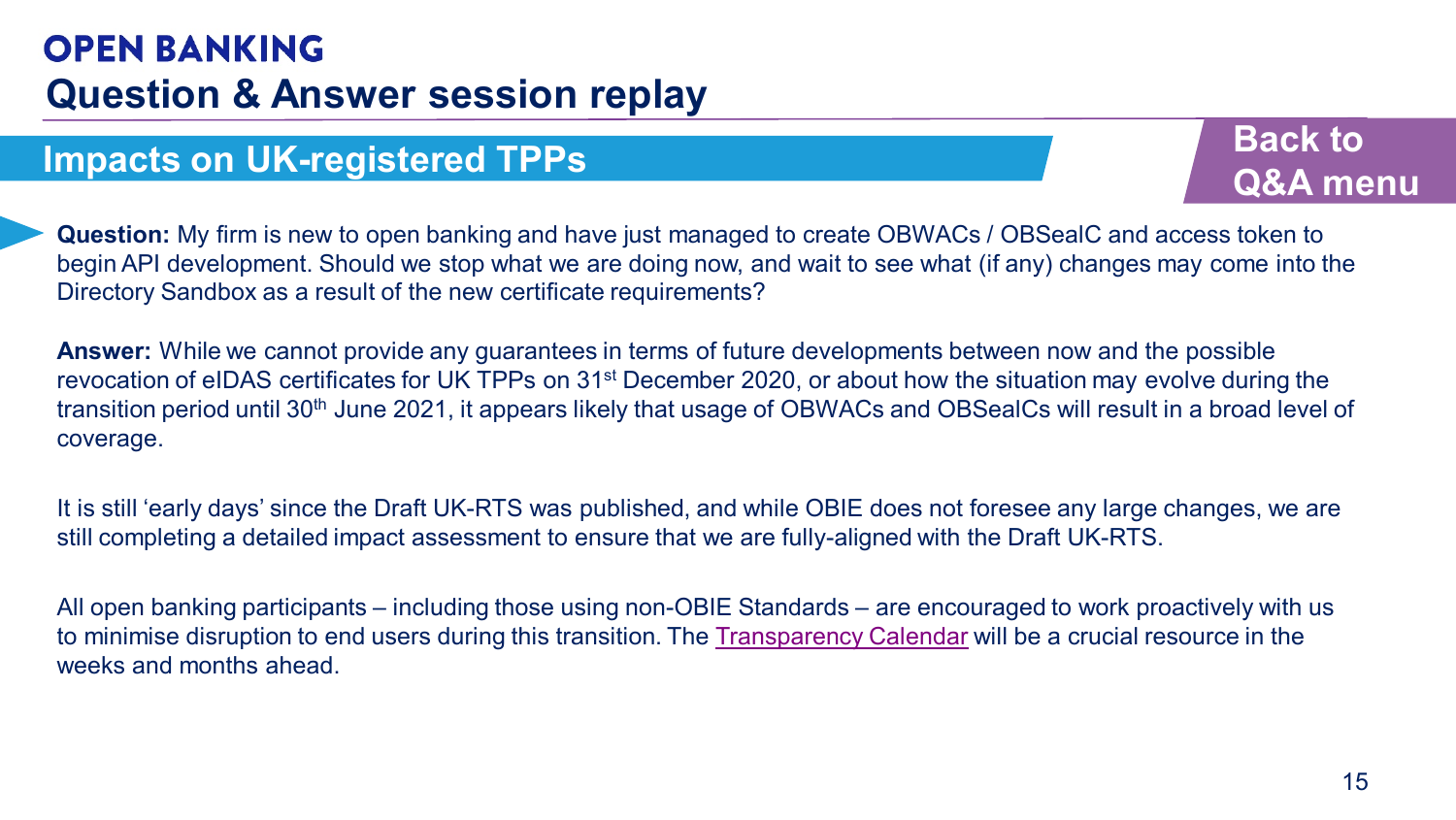# **Impacts on UK-registered TPPs Back to Back to**



**Question:** Will OBWACs continue to require an FCA-compliant certificate behind them?

**Answer:** Our analysis is that OBWACs and OBSeals already meet the technical requirements of the UK RTS as stated in <https://www.fca.org.uk/publication/policy/ps20-13.pdf>

**Question:** Can a non-OBIE certificate issuer, issue certificates that are not yet compliant (for example with regard to FRN) and can be used from January 2021?

**Answer:** The FCA publication focuses on the obligations on the ASPSP in relation to certificate acceptance as stated on their website "An ASPSP must ensure that its interface is capable of enabling a TPP to identify itself using an eIDAS certificate as well as at least one other electronic form of identification issued by an independent third party. However, ASPSPs can enable TPPs to use a certificate obtained from a provider of an API programme that does not meet the requirements of the revised Article 34. The use of these certificates is only valid when TPPs have also presented a compliant certificate to that API programme. The provider of the API programme should validate the certificate and continue checking, on behalf of the ASPSP, the status of the TPP's compliant certificate. This transitional arrangement ends on 30 June 2021."

We would encourage any issuers to discuss this issue with the FCA directly to get a better understanding of applicable requirements. The contract of the contract of the contract of the contract of the contract of the contract of the contract of the contract of the contract of the contract of the contract of the contract of the contract of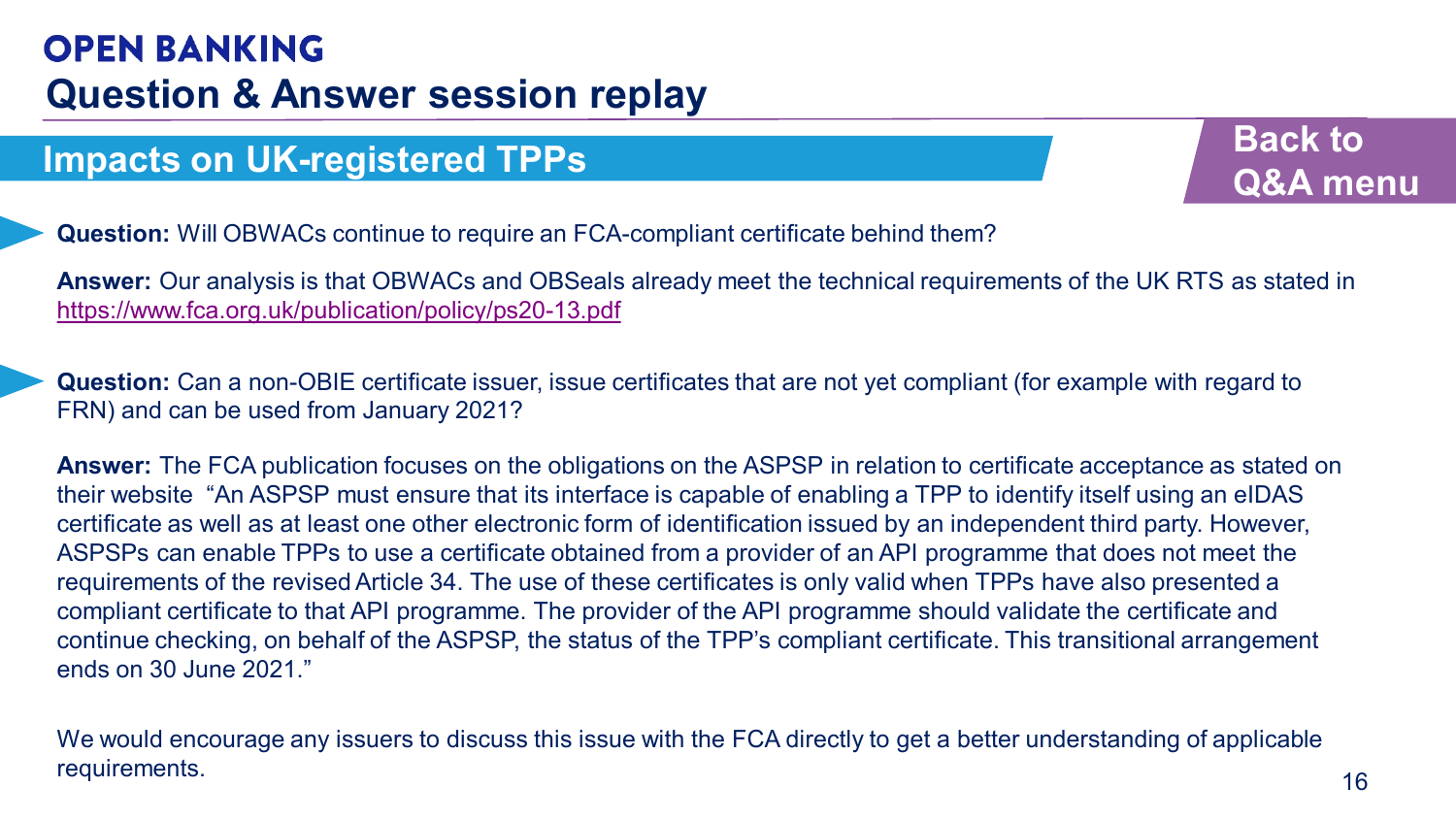## **Impacts on UK-registered TPPs Back to Back to**

**[Q&A menu](#page-9-0)**

**Question:** Should I get OBWACs and OBSealCs and start using them with UK ASPSPs to avoid disruption?

**Answer:** We can only make statements based on the UK-RTS recommendations. There is a possibility that on 31st December 2020 the EBA will request that QTSPs revoke eIDAS certificates from UK-registered TPPs, the QTSPs will comply, and the certificates will be revoked. We can only recommend that TPPs who only have eIDAS certificates prepare for that possibility.

From the 1st January 2021, the UK RTS applies, and UK ASPSPs must support eIDAS certificates as well as certificates from at least one other API Programme.

The FCA statement was released earlier this week and ASPSPs are still reviewing its contents. We hope that the API Programme they choose to implement will be the OBIE Directory – it is live, proven and well established. However the market may well decide to move in another direction.

There are a large number of ASPSPs that do support OBWACs and OBSealCs, and registering for these certificates and testing them now would be a prudent direction to give you good coverage of the market.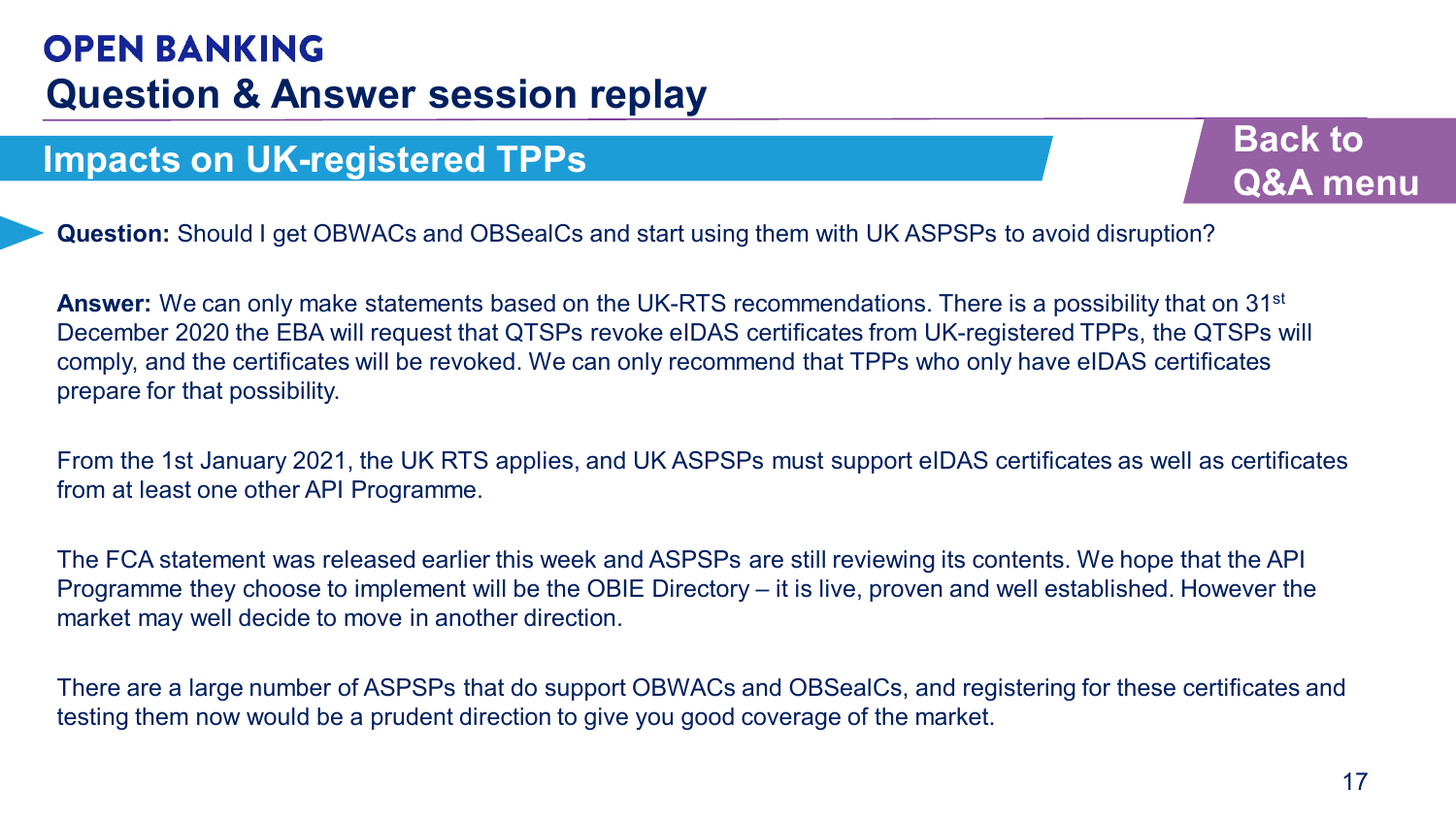## **Impacts on UK-registered TPPs Back to Back to**



**Question:** Can we work to ensure auto-migration of at least the CMA9 ASPSPs?

**Answer:** We will work with the CMA9 to try to ensure as smooth a migration as possible. However, this will depend on each ASPSP's specific implementation – the technical Standards support seamless migration. All open banking participants are encouraged to work proactively with us to minimise disruption to end users during this transition. The [Transparency Calendar](https://openbanking.atlassian.net/wiki/spaces/AD/pages/1135346433/Transparency+Calendar) will be a crucial resource in the weeks and months ahead.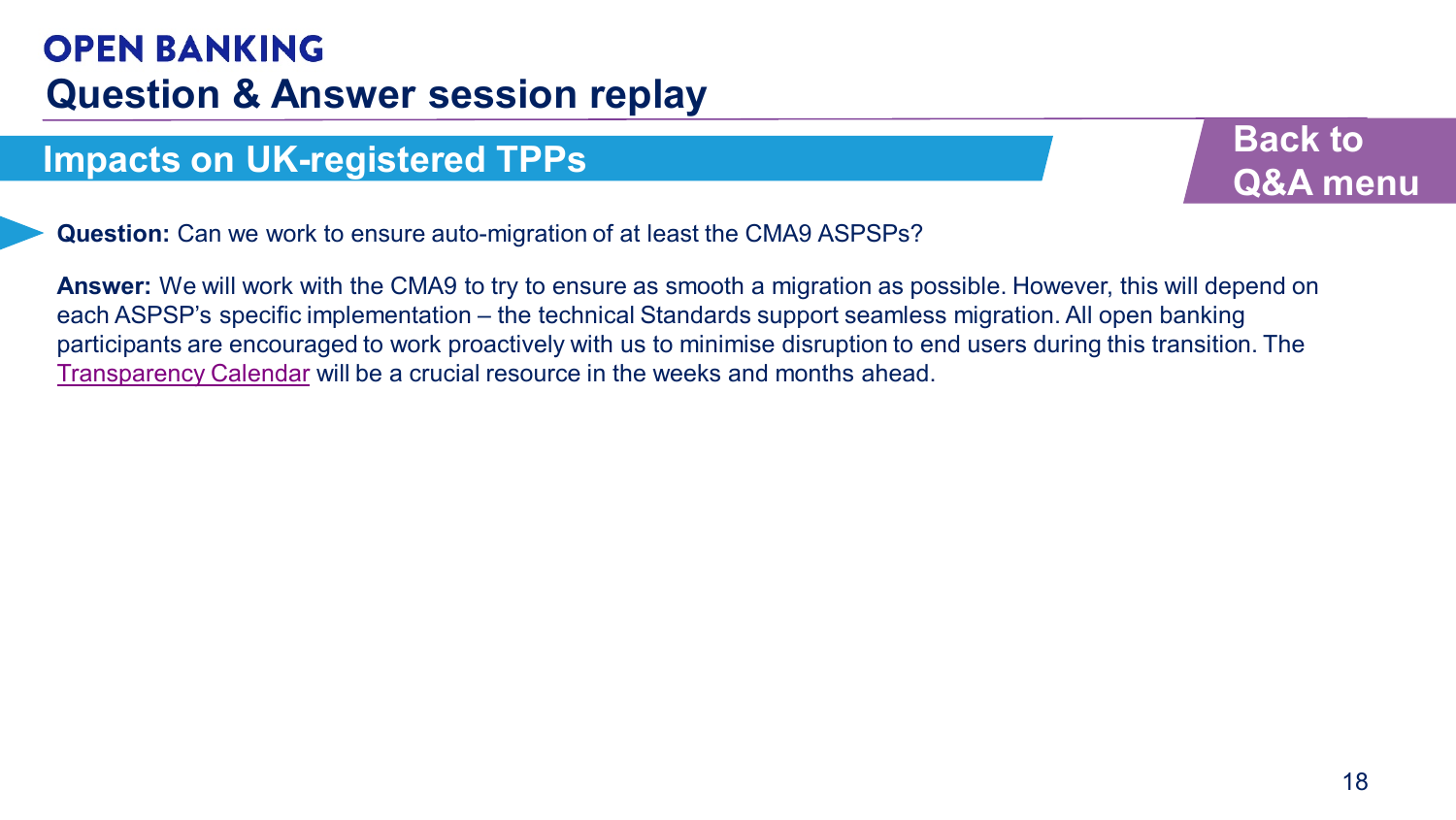## <span id="page-18-0"></span>**Impacts on UK-registered ASPSPs Back to Back to**

**[Q&A menu](#page-9-0)**

**Question:** After 31st December, EU-based TPPs will continue to use eIDAS certificates – so UK-based ASPSPs must still support eIDAS certificates?

**Answer:** Yes that is correct – UK-based ASPSPs must support eIDAS certificates and one other alternative.

**Question:** Will the existing OBIE eIDAS certificate validation API continue working as expected?

**Answer:** Yes, the certificate validation service (CVS) will continue to work as it currently does.

**Question:** Are ASPSPs mandated to accept OBWAC and OBSealCs by the end of December 2020?

**Answer:** The UK-RTS will require that ASPSPs can accept certificates from one alternative API provider (other than eIDAS certificates). OBWACs and OBSealCs are one such alternative.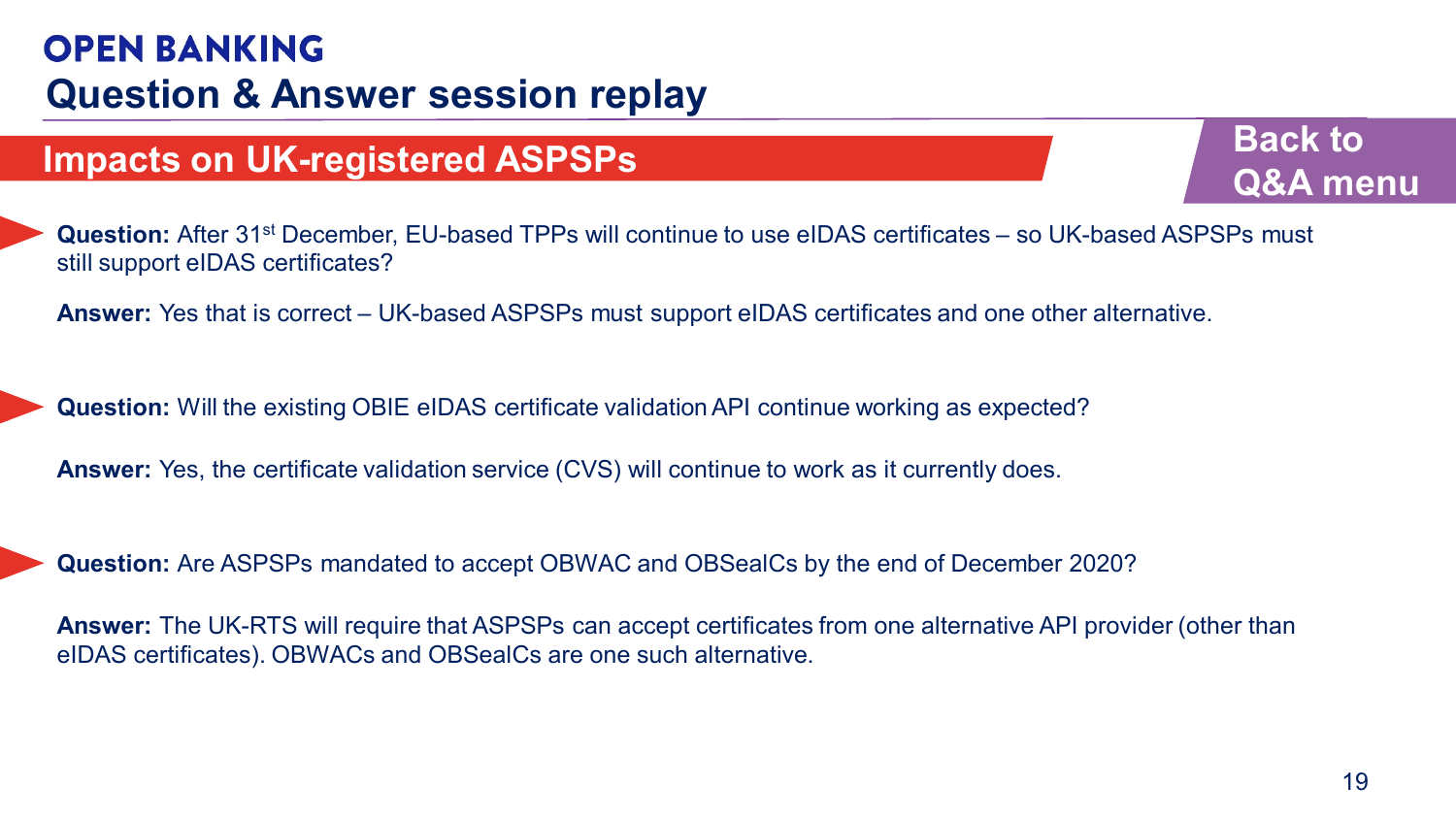# **Impacts on UK-registered ASPSPs Back to Back to Back to Back to Back to Back to Back to Back to Back to Back to Back to Back to Back to Back to Back to Back to Back to Back to Back to Back to Back to Back to Back to Bac**



**Question:** For ASPSPs who accept eIDAS certificates via OBIE proxy, do these ASPSPs need to accept eIDAS directly?

**Answer:** Yes that is correct – UK-based ASPSPs must support eIDAS certificates and one other alternative.

**Question:** Will it be possible to continue to associate OBIE Legacy certificates to a software statement, in use cases outside of open banking API calls?

**Answer:** Yes, use of OBIE Legacy certificates for other purposes will continue.

**Question:** After 31st December 2020, presumably the only EU TPPs that can access UK ASPSP accounts will be those that have entered the Temporary Permission Regime (TPR). Is that correct?

**Answer:** Yes, that is the general expectation For more information of TPR, please visit the FCA website: <https://www.fca.org.uk/brexit/temporary-permissions-regime-tpr>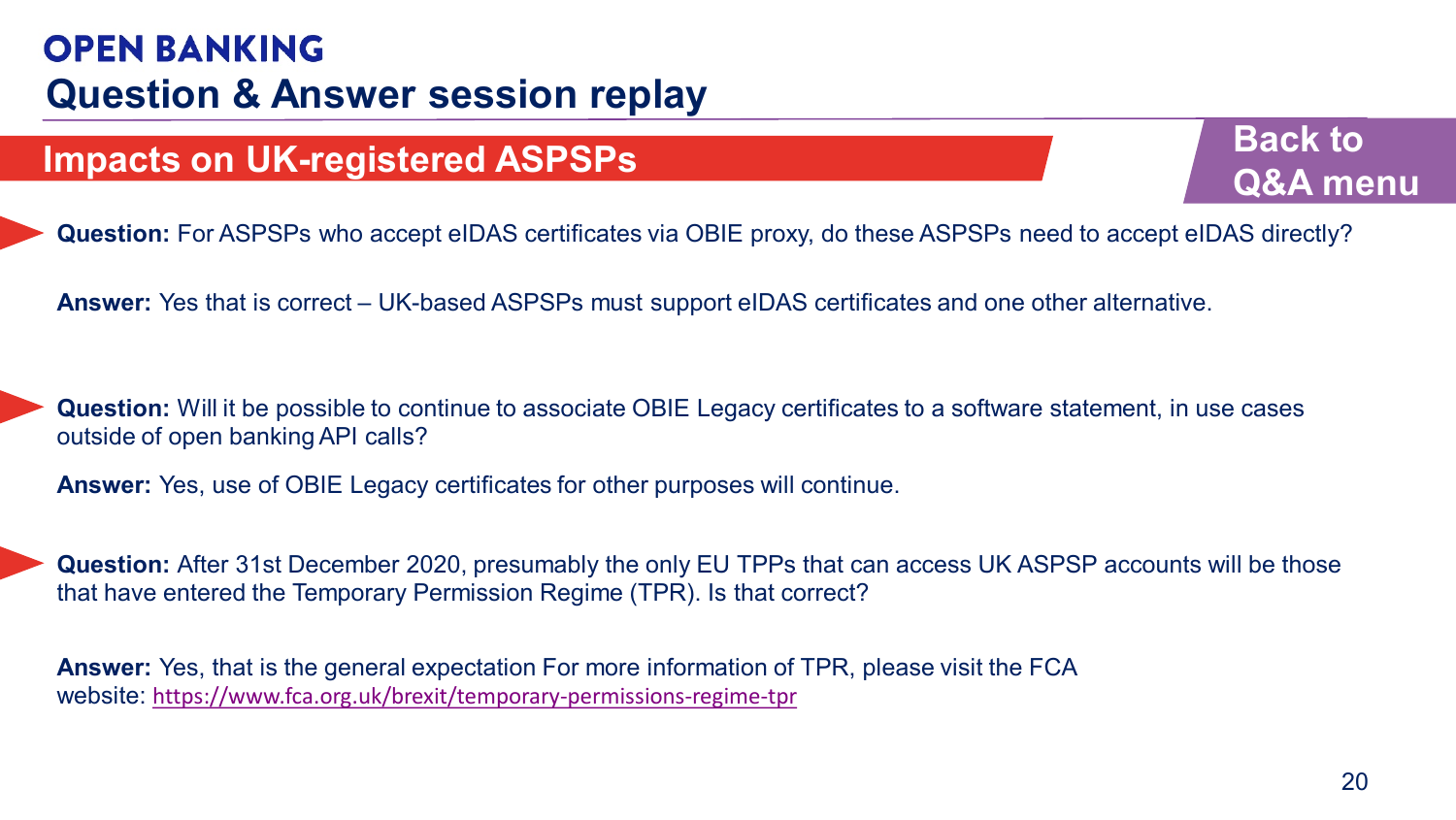# **Impacts on UK-registered ASPSPs Back to Back to Back to Back to Back to Back to Back to Back to Back to Back to Back to Back to Back to Back to Back to Back to Back to Back to Back to Back to Back to Back to Back to Bac**

**[Q&A menu](#page-9-0)**

**Question:** Is there any clarity on how are ASPSPs expected to check a non-UK TPP is on the TPR?

**Answer:** This information can be checked via the SCIM APIs or DCR inner SSA.

**Question:** Would an ASPSP be required to check the authorisation status every time a TPP presents, or will a check of the SSA during DCR suffice?

**Answer:** That would be down to an individual ASPSP's risk posture. At present, if a TPP loses authorisation, it does not mean that eIDAS certificates would be revoked. It would be good practice to regularly check the SCIM APIs as they provide an additional belts and braces check.

**Question:** Will ASPSPs that do not currently support deletion/deregistration need to come up with a process for switching the certificates associated to a specific SSA?

**Answer:** This should be no different to rolling certificates for an SSA when they are going to expire..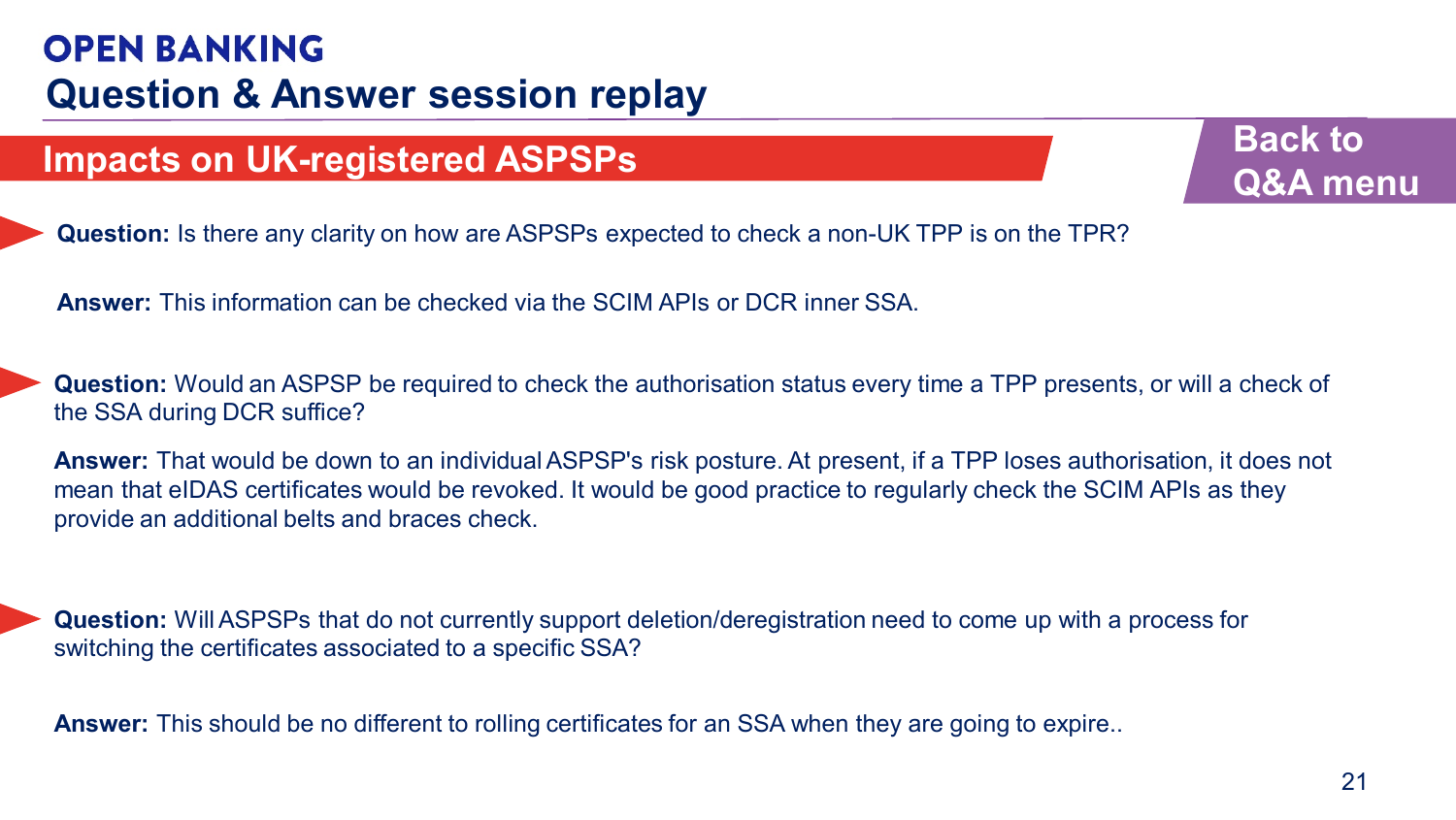# **Impacts on UK-registered ASPSPs Back to Back to**

**[Q&A menu](#page-9-0)**

**Question:** My migration process is likely to be multi-step – will the Transparency Calendar be able to support / reflect this?

**Answer:** The [Transparency Calendar](https://openbanking.atlassian.net/wiki/spaces/AD/pages/1135346433/Transparency+Calendar) is a public, open Confluence page run by UK Finance and FDATA for all open banking participants, not restricted to OBIE participants. OBIE's IES Team provide and maintain a summary dashboard, but the underlying content is provided by individual ASPSPs.

We are working to ensure that the Transparency Calendar is prepared to support ASPSPs in communicating their progress and readiness. If you have any queries at all about this process, we encourage you to reach out to OBIE.

**Question:** Will there be any modifications to Dynamic Client Registration (DCR)?

**Answer:** No – the current OBIE software statement field has the flexibility to provide multiple authorisations. This will be leveraged to provide information about TPPs on the TPR list.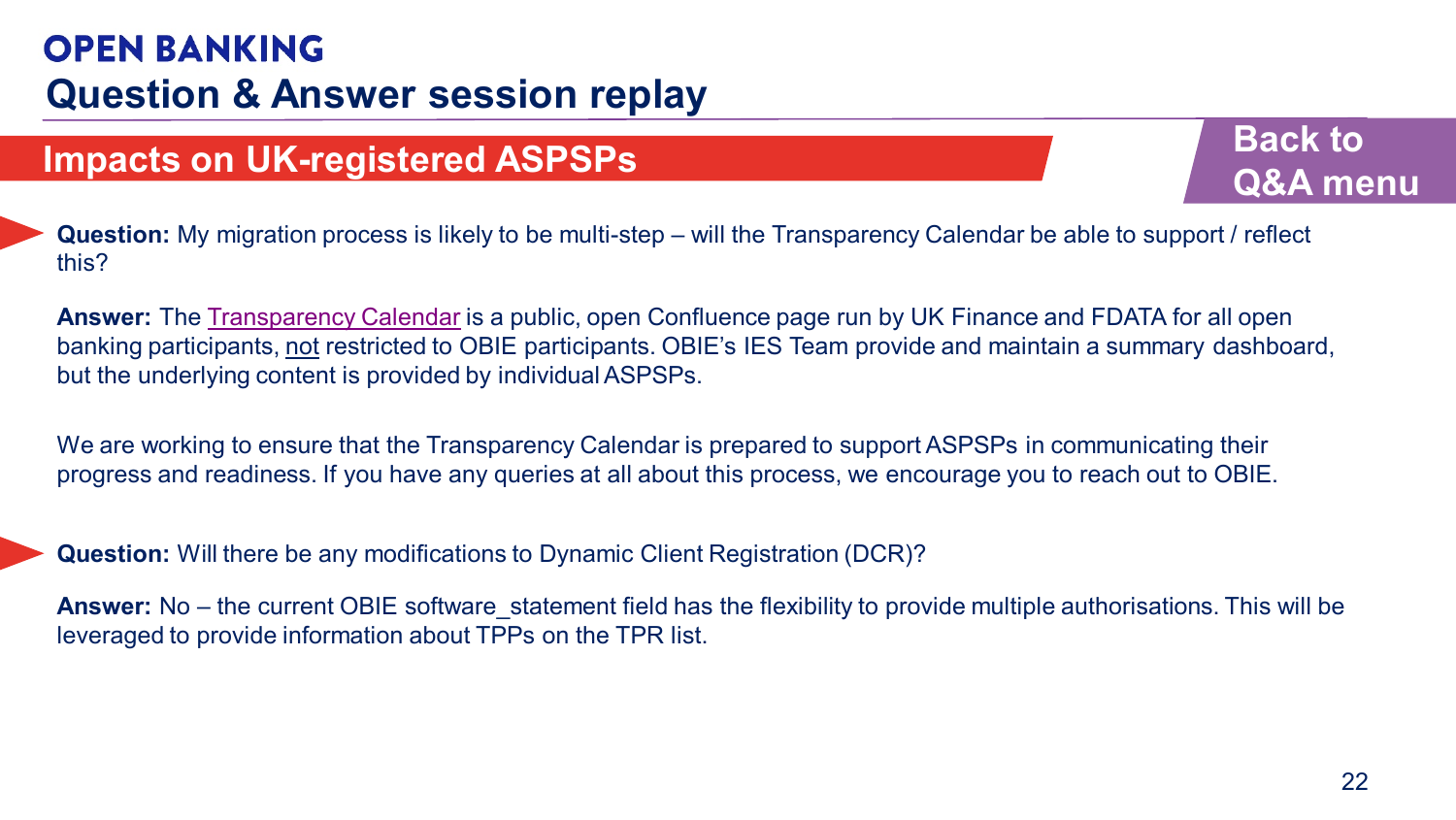# **Impacts on UK-registered ASPSPs Back to Back to**

**[Q&A menu](#page-9-0)**

**Question:** Should I be preparing to revoke eIDAS certificates from the 1<sup>st</sup> January 2021?

**Answer:** ASPSPs cannot revoke eIDAS certificates – only the owner or the QTSP who issued the certificate can revoke it from UK TPPs. The EBA has announced that it expects QTSPs to revoke the certificates. It is unclear whether all QTSPs will in actuality perform that revocation, either in time for the 1st January 2021 or at some point after that. Despite this, the UK's open banking community has to assume that from the 1st January some if not all of the eIDAS certificates currently issued by QTSPs to UK TPPs will be revoked.

**Question:** Is the Certificate Validation Service still relevant?

**Answer:** The CVS is still available for validating eIDAS certificates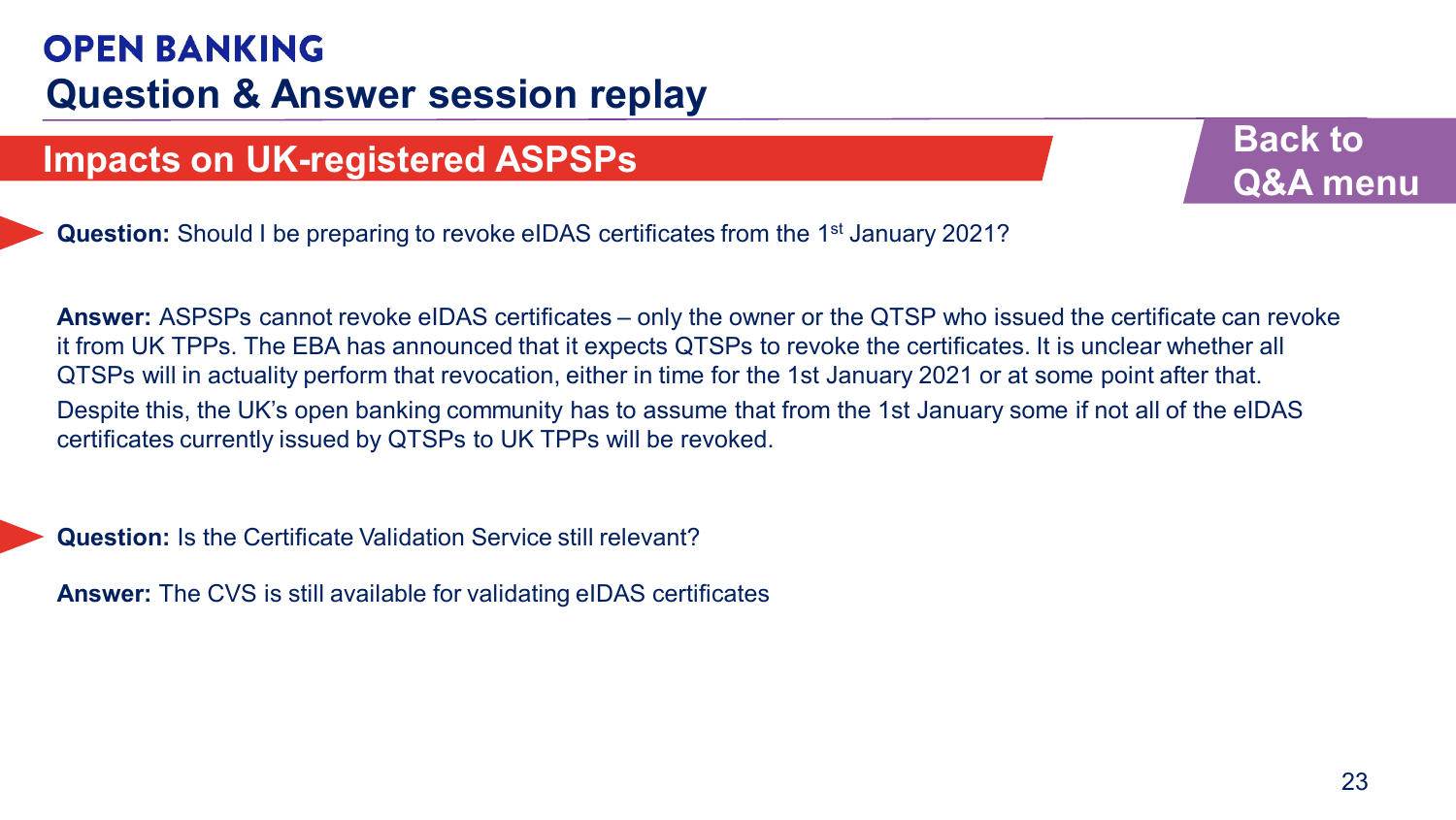## <span id="page-23-0"></span>**Impacts on EU-registered ASPSPs Back to**

**[Q&A menu](#page-9-0)**

**Question:** Noting these changes apply to the UK RTS, what is the EBA's view? Is the EBA open to this alternative type of certificate? Is it legislatively mandatory for EU-based ASPSPs to accept this alternative?

**Answer:** The UK–RTS is the legislation that will apply in the UK following the Brexit transition period. We are unable to comment on the view of the EBA or the regulatory obligations for EU-based ASPSPs, and encourage ASPSPs to raise any concerns with the EBA or their regulator directly.

**Question:** Will it be possible to continue to associate OBIE Legacy certificates to a software statement, in use cases outside of open banking API calls?

**Answer:** Yes, use of OBIE Legacy certificates for other purposes will continue.

**Question:** Would an ASPSP be required to check the authorisation status every time a TPP presents, or will a check of the SSA during DCR suffice?

**Answer:** That would be down to an individual ASPSP's risk posture. At present, if a TPP loses authorisation, it does not mean that eIDAS certificates would be revoked. It would be good practice to regularly check the SCIM APIs as they provide an additional belts and braces check.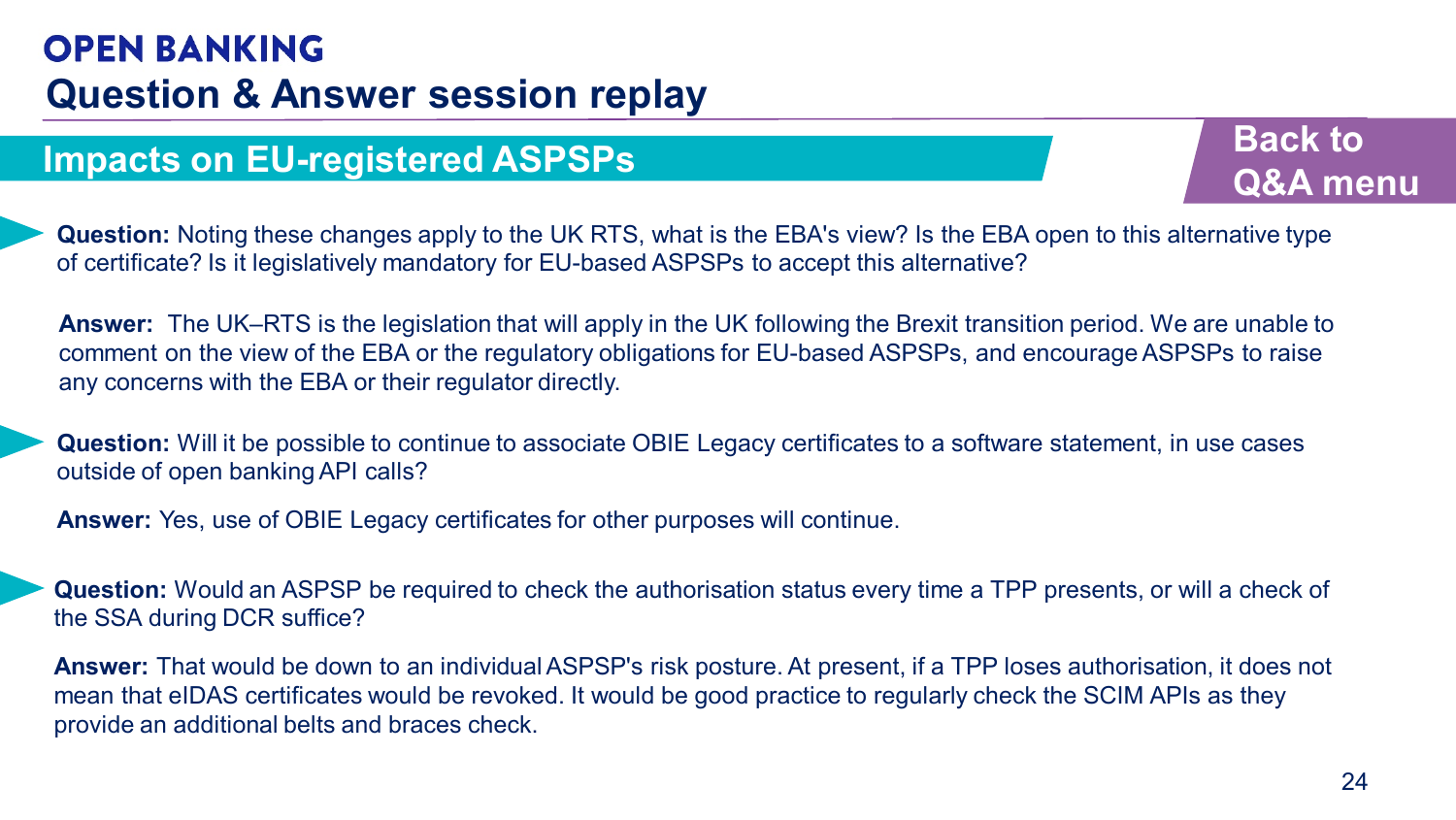## **Impacts on EU-registered ASPSPs Back to**

**[Q&A menu](#page-9-0)**

**Question:** Will ASPSPs that do not currently support deletion/deregistration need to come up with a process for switching the certificates associated to a specific SSA?

**Answer:** This should be no different to rolling certificates for an SSA when they are going to expire.

**Question:** My migration process is likely to be multi-step – will the Transparency Calendar be able to support / reflect this?

**Answer:** The [Transparency Calendar](https://openbanking.atlassian.net/wiki/spaces/AD/pages/1135346433/Transparency+Calendar) is a public, open Confluence page run by UK Finance and FDATA for all open banking participants, not restricted to OBIE participants. OBIE's IES Team provide and maintain a summary dashboard, but the underlying content is provided by individual ASPSPs.

We are working to ensure that the Transparency Calendar is prepared to support ASPSPs in communicating their progress and readiness. If you have any queries at all about this process, we encourage you to reach out to OBIE.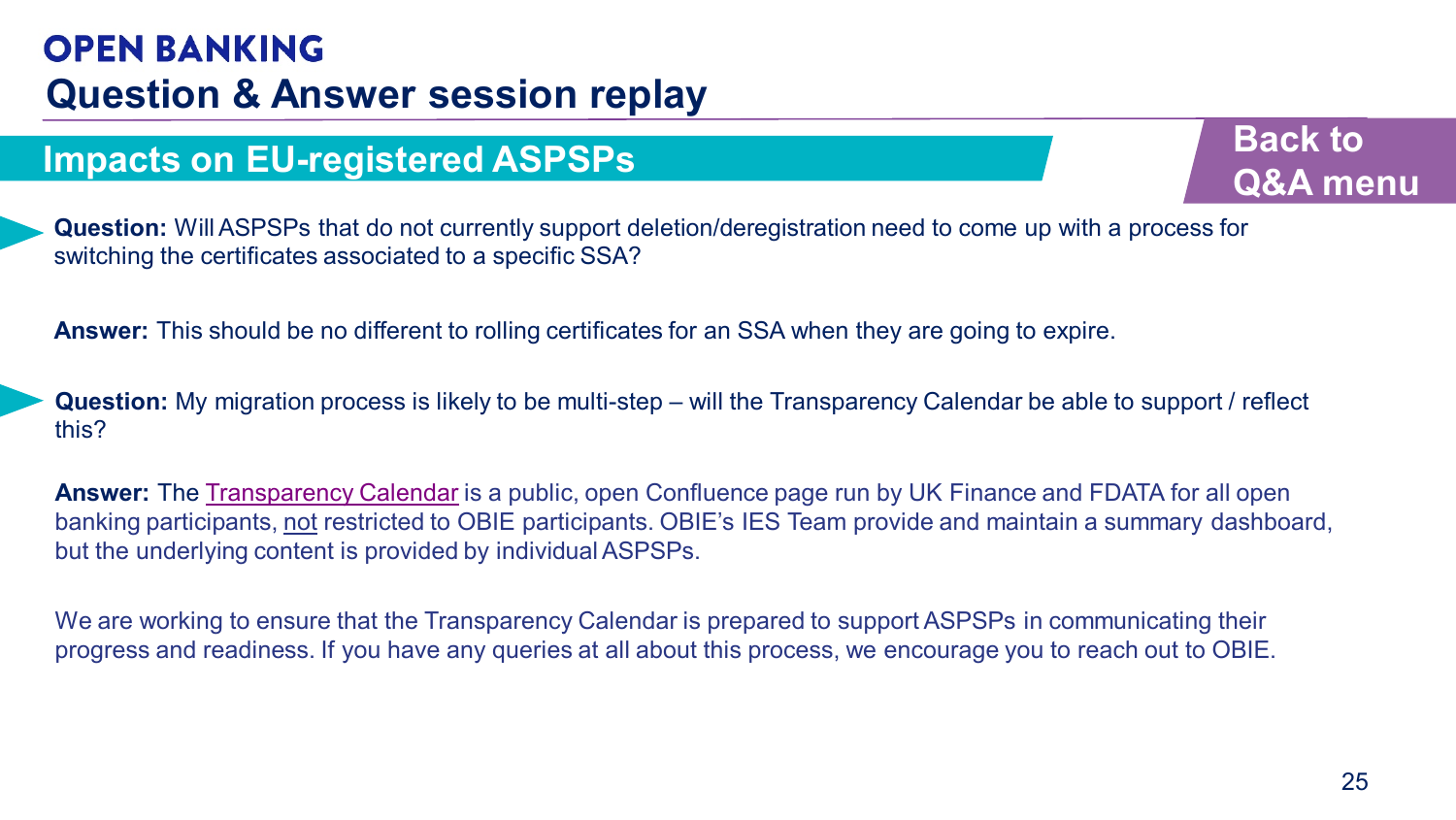# **Impacts on EU-registered ASPSPs Back to**

**[Q&A menu](#page-9-0)**

**Question:** Should I be preparing to revoke eIDAS certificates from the 1<sup>st</sup> January 2021?

**Answer:** ASPSPs cannot revoke eIDAS certificates – only the owner or the QTSP who issued the certificate can revoke it from UK TPPs. The EBA has announced that it expects QTSPs to revoke the certificates. It is unclear whether all QTSPs will in actuality perform that revocation, either in time for the 1st January 2021 or at some point after that. Despite this, the UK's open banking community has to assume that from the 1st January some if not all of the eIDAS certificates currently issued by QTSPs to UK TPPs will be revoked.

**Question:** Is the Certificate Validation Service still relevant?

**Answer:** The CVS is still available for validating eIDAS certificates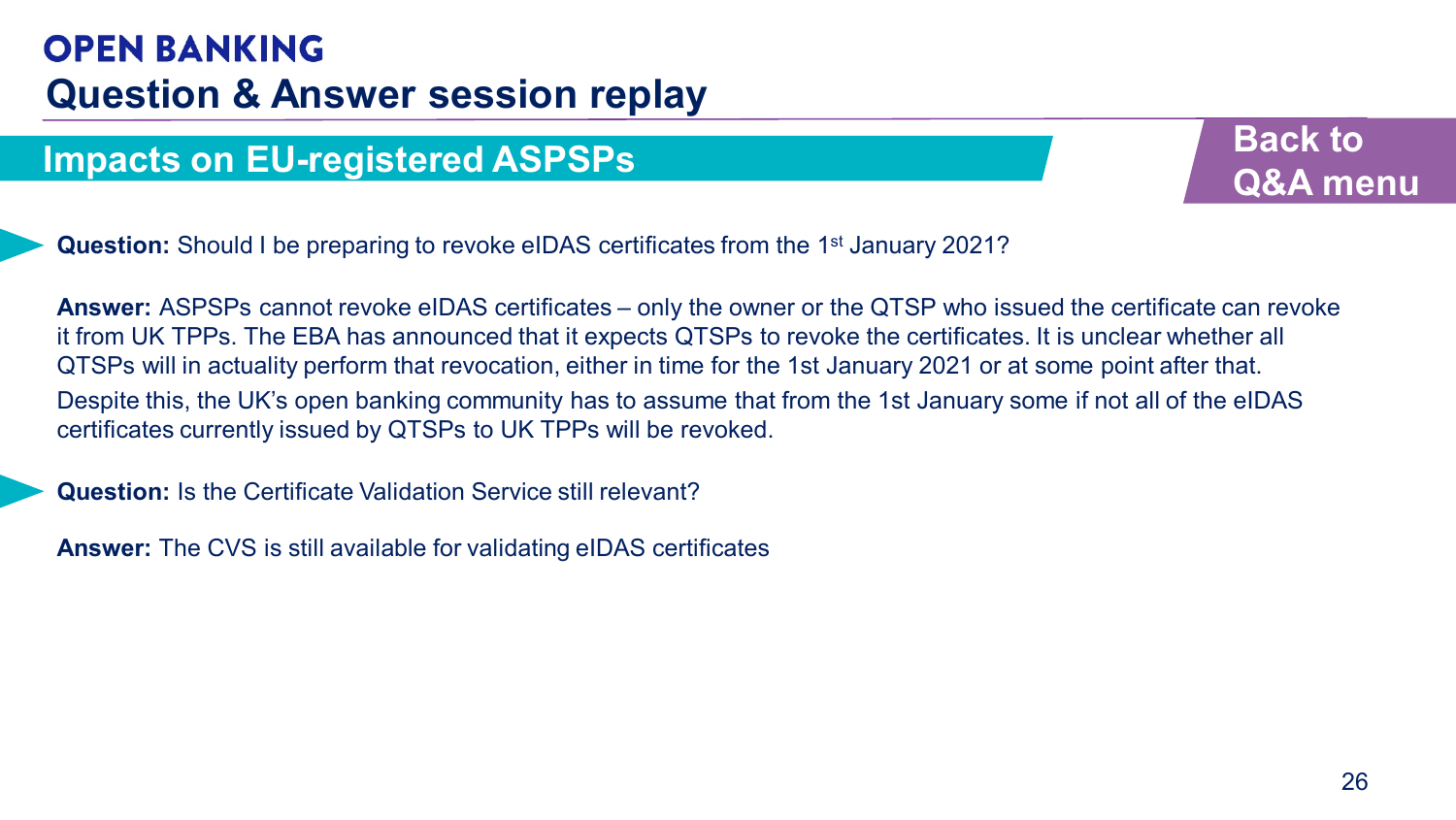## <span id="page-26-0"></span>**Impacts on non-OBIE Directory ASPSPs Back to**



**Question:** How will an ASPSP not enrolled in the OBIE Directory validate the certificates?

**Answer:** The OBWACs and OBSealCs certificates contain both OCSP and CRL endpoints – which ASPSPs can use to validate without being enrolled in the OBIE Directory. The OBIE's JWKS Keystore is also publicly available.

In cases where a TPP loses one of their PSD2 roles, the expectation is for that participant to voluntarily revoke their certificate – however in cases where this does not happen or where there is a delay, OBIE does have a business process to revoke certificates.

OBIE's Developer Zone FAQs are publicly available. In addition, this webinar raised the issue that OBIE may go further in terms of formally publishing the various certificates and URLs required for non-enrolled ASPSPs.

If non-enrolled ASPSPs have any further comments or queries about the usage of OBWACs or OBSealCs, we encourage those firms to contact us promptly – we are keen to work proactively with all firms to minimise disruption.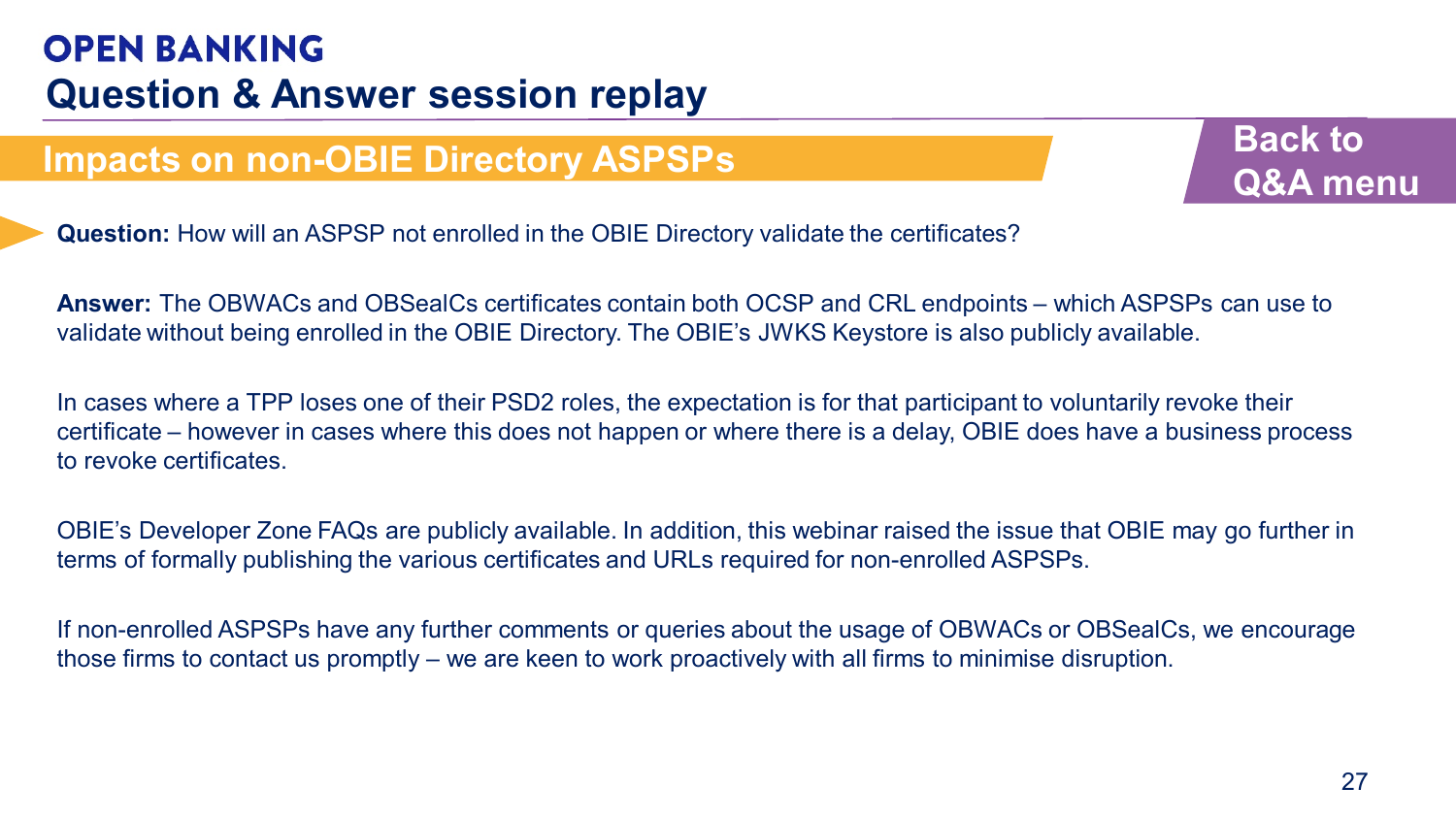## <span id="page-27-0"></span>**Technical Certificate Questions Back to Back to**



**Question:** Will the new OBWACs and OBSealCs certificates contain the Software Statement ID like OBIE Legacy certificates? This is useful for TSPs so they can identify the client from the certificate.

**Answer:** No – these certificates follow the ETSI standard – and as such do not have the Software Statement ID in them.

**Question:** About the existing relationships with OBIE Legacy certificates: does the guideline recommend that moving them over to OBWAC/OBSEAL maintains the consents and client-id/secrets?

**Answer:** We will work with ASPSPs and TPPs to understand and communicate any possible issues arising from the difference in DN between OBIE Legacy and QWAC certificates in the context of onboarding having used tls client auth.

**Question:** Seamless transition problems could look to be around when TPPs have previously on-boarded with tls client auth and the difference in subject DN between an OBWAC vs QWAC?

**Answer:** We recognise this issue, and will work to address this situation with the CMA9 and other ASPSPs via the [Transparency Calendar.](https://openbanking.atlassian.net/wiki/spaces/AD/pages/1135346433/Transparency+Calendar)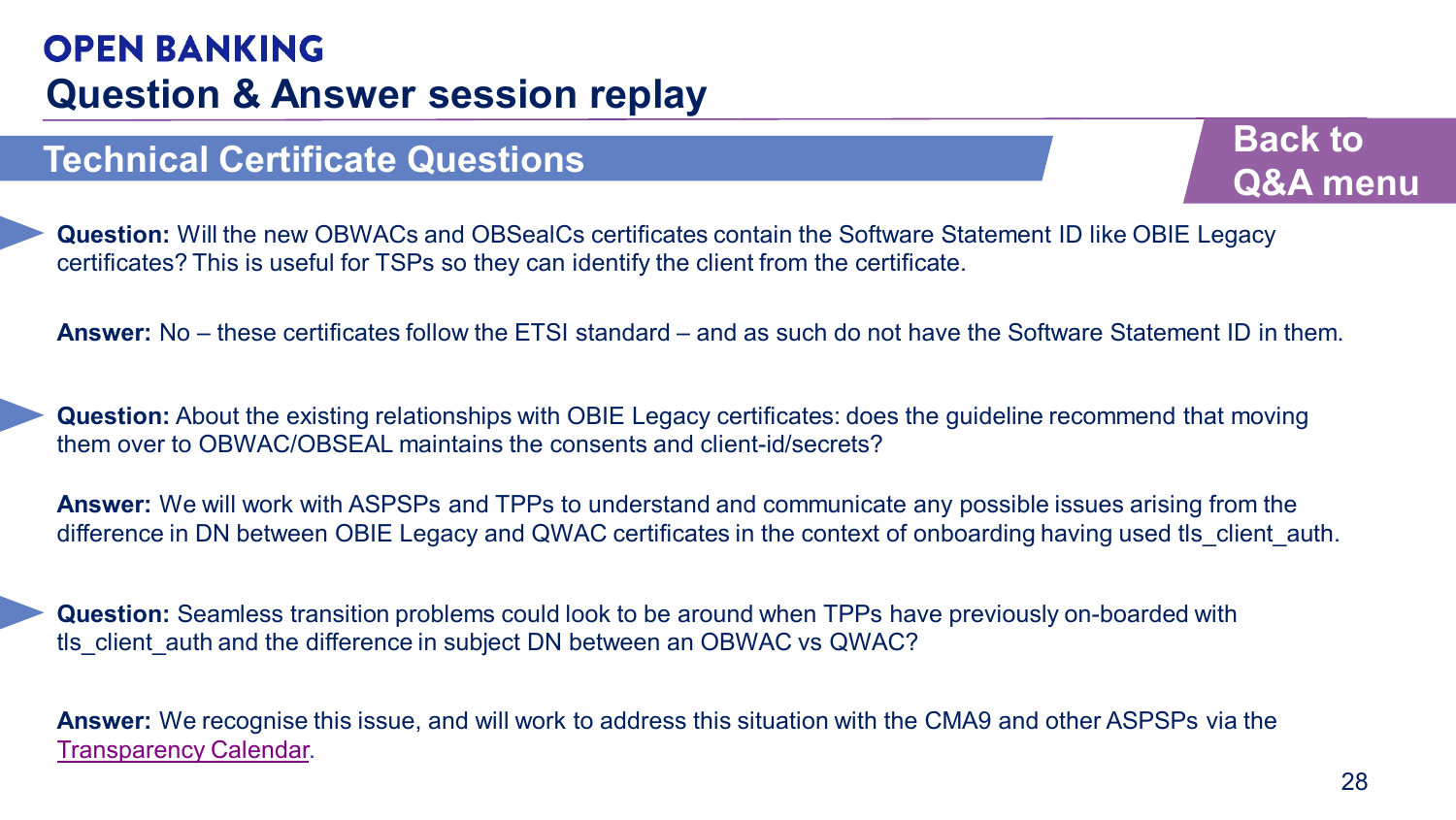## **Technical Certificate Questions Back to Back to**

**[Q&A menu](#page-9-0)**

**Question:** Do OBIE Legacy certificates (OB transport and OB signing) contain the TPP's role information? If not, during the transition period how can the ASPSP identify the roles of that TPP? Is it by using the OBIE validation service?

**Answer:** No , OBIE Legacy certificates do not contain role information. Nor do they contain FCA registration numbers. ASPSP should use these alongside the APIs.

When open banking launched on the 13th January 2018, what we provided for validation of authorisations (i.e. their role) was a SCIM endpoint that allows the ASPSP to check the authorisation either in real time or that could be cached. Since then we've developed the Certificate Validation Services which is primarily designed to validate eIDAS certificates – although it can also be used to validate certificates of any type – and that returns authorisation data for the TPP.

**Question:** Will OBIE Legacy certificates remain available for ASPSPs to use after June 2021?

**Answer:** OBIE Legacy certificates will be available for non-PSD2 purposes, but should not be accepted for PSD2 purposes after the 30<sup>th</sup> June 2021.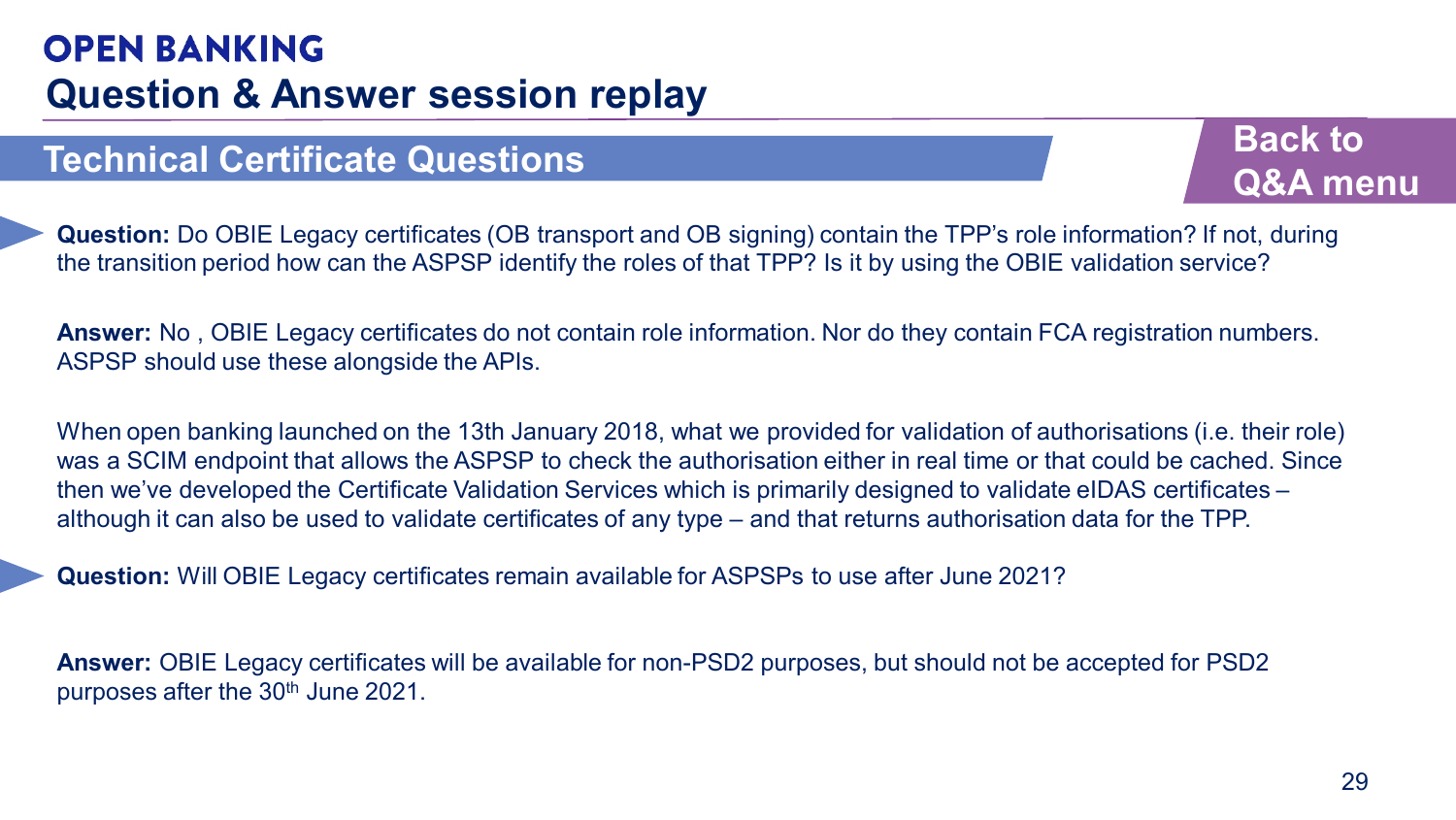## **Technical Certificate Questions Back to Back to**



**Question:** When a TPP is obtaining an OB certificate, will there be clear instruction that this should be done in line with the ETSI standard? s5.2 defines that RolesOfPSP must be a sequence of RoleOfPSP which is a sequence of roleOfPspOid, roleOfPspName.

**Answer:** OBWACs and OBSeals meet and conform to the structure of QWACs and QSealCs. As such they contain the PSD2 roles and the FRN, as required by the FCA.

OBWACs and OBSealCs were developed to align with two standards as they stand today. From a technical perspective, they align with ETSI. From a regulatory perspective, they align with the recently published UK-RTS.

If there are any opinions to the contrary, or suggestions that participants view them as not aligning with either standard, the OBIE would welcome any and all feedback.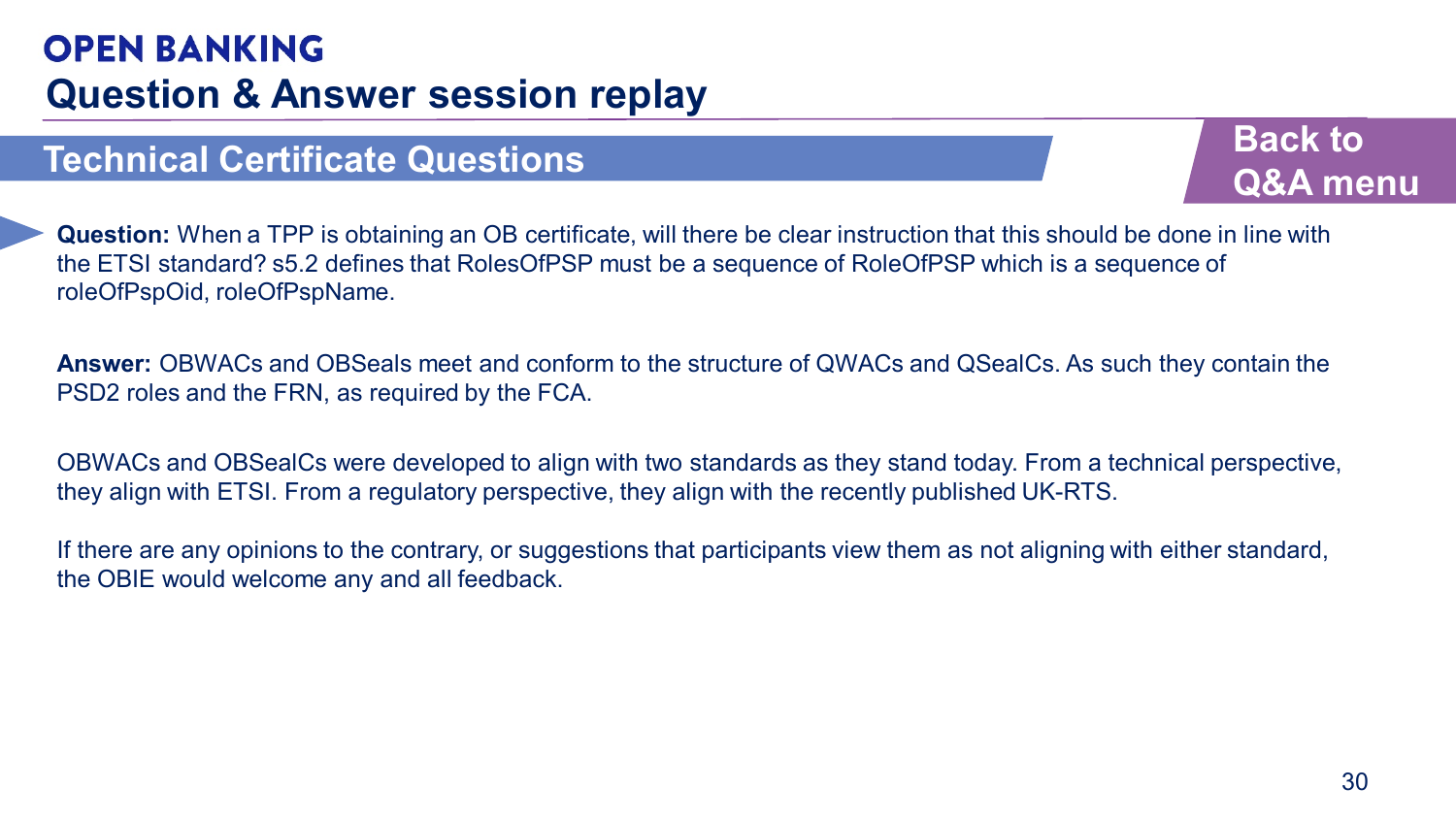## **Technical Certificate Questions Back to a set of the Back to be a set of the Back to**

**[Q&A menu](#page-9-0)**

**Question:** At the moment a TPP has to present an eIDAS certificate to OBIE to be issued with an OBWAC or OBSealC. Next year will a TPP have to present an FCA-compliant certificate to OBIE to be issued with an OBWAC or OBSealC? Or from 1st January 2021, will OBWACs and OBSealCs be considered as FCA-compliant certificates in their own right?

**Answer:** From 1st January 2021 the OBWAC will be the FCA-compliant certificate. The requirement to hold an eIDAS certificate will be dropped.

**Question:** Do OBIE provide tools that support participant ASPSPs that wish to validate the authorisation status of nonenrolled TPPs? While I appreciate that SCIM APIs are available, do they work for non-OBIE participant TPPs?

**Answer:** The Certificate Validation Service can be used to validate an eIDAS certificate for a non-enrolled TPP and retrieve its authorisation data. Alternatively, an ASPSP can use the NCA API to retrieve any TPP's authorisation data. The SCIM APIs can only return data for TPPs that have enrolled with OBIE.